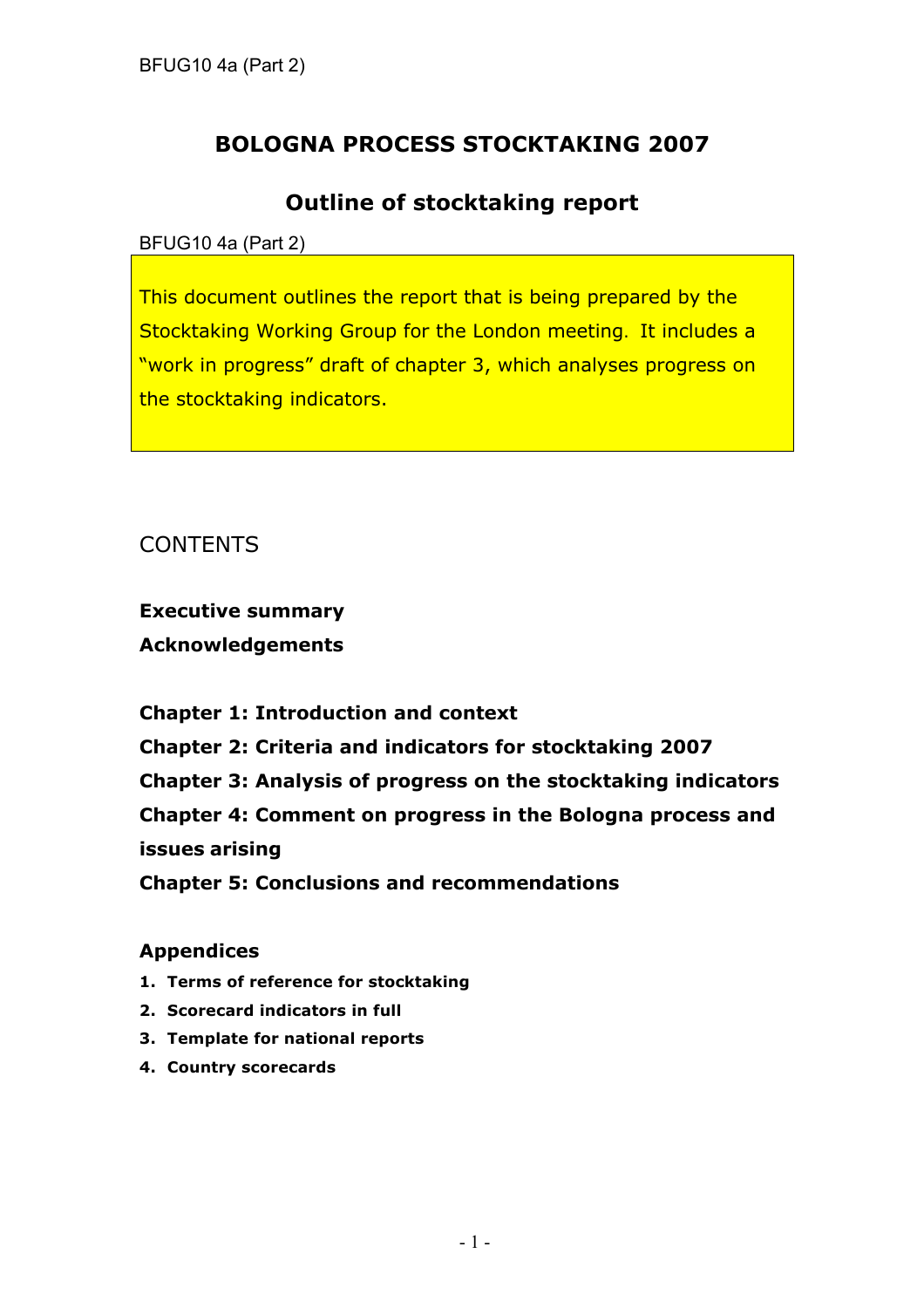BFUG10 4a (Part 2)

# **Chapter 1 Introduction and context**

This chapter will

- 1. Explain that the stocktaking report takes a holistic overview both of progress since 2005 AND of progress towards achieving 2010 goals
- 2. Refer to recommendations of 2005 stocktaking
- 3. Summarise the main achievements and changes in the Bologna process since Bergen.

## **Chapter 2**

## **Criteria and indicators for stocktaking 2007**

This chapter will

- Describe the steps in the stocktaking process and the sources of data that were used
- Explain how the methodology has evolved and improved since 2005
- Comment on the changes that were made to the 2005 scorecard and national report template to improve integration and quality of data
- Point out that the scorecard is just one element of stocktaking. The working group has examined the stocktaking themes analytically to evaluate progress qualitatively as well as quantitatively. The report will include comment on the stocktaking themes that are not covered in the scorecard: implementing doctoral studies as the third cycle; employability of graduates with bachelor qualifications; general conclusions from the national action plans on recognition; flexible learning paths in higher education.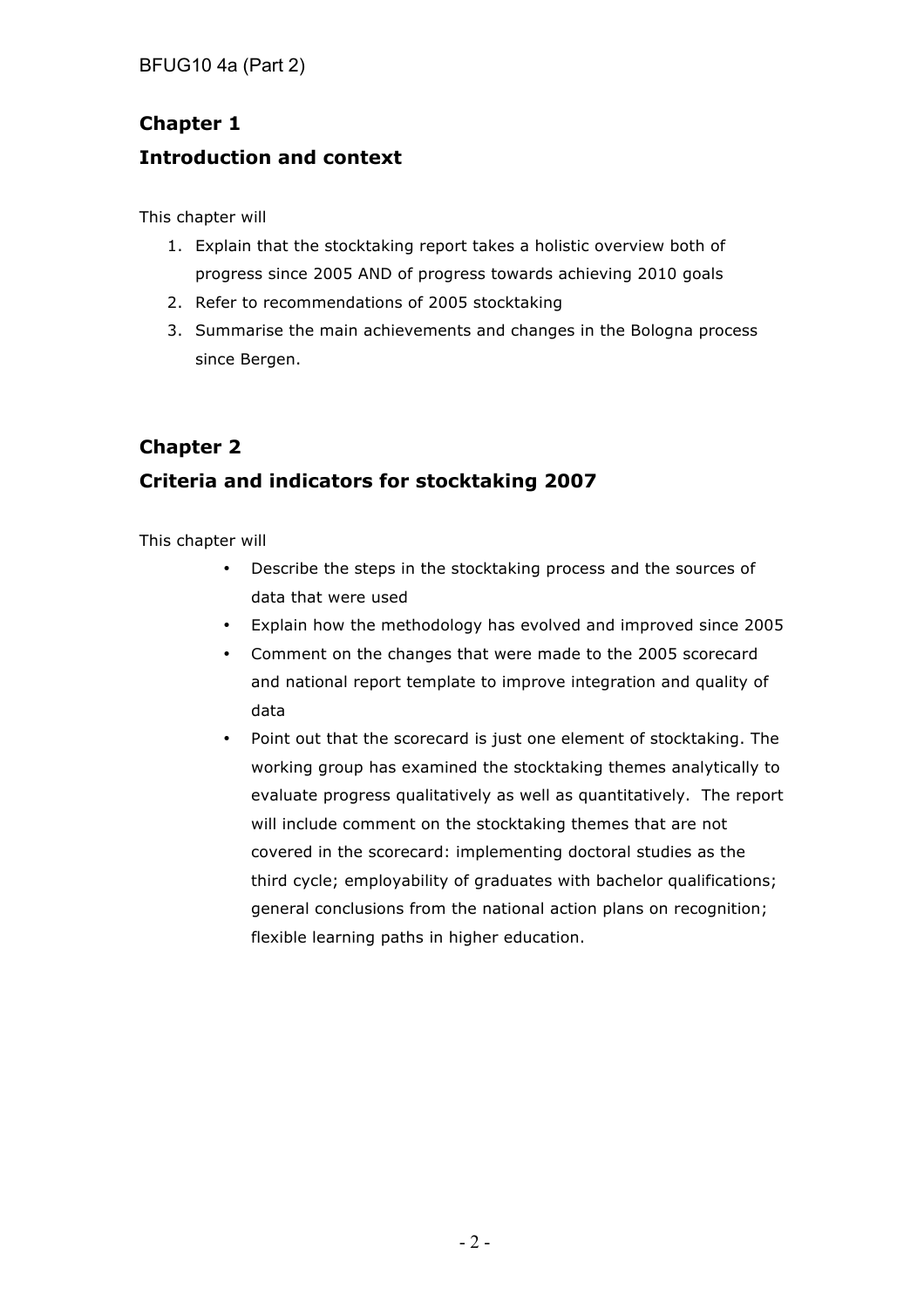# **Chapter 3 Analysis of progress on the stocktaking indicators**

This chapter will analyse the results for each stocktaking indicator, showing where there has been any notable progress or lack of progress. It will include

- a reflective comment/analysis on the results for each indicator
- some examples to illustrate good or innovative practice in specific aspects.

The text will be concise, with about one page of analysis/commentary for each indicator. The level of progress will be assessed by comparing the 2007 data with the 2005 stocktaking results, where the indicators are directly comparable. Data from national reports will be validated by reference to other relevant data sources, including Eurydice, Trends 5 and the ESIB survey.

The working group has not yet completed its analysis, but this draft chapter gives a general indication of the findings that are emerging from the stocktaking exercise.

### **General comments**

- There has been significant progress on all action lines since 2005
- Many countries have improved their performance considerably
- Participation of students in QA is one of the areas where the most visible progress has been made: it was one of the weakest indicators last time but it is now an area of strength.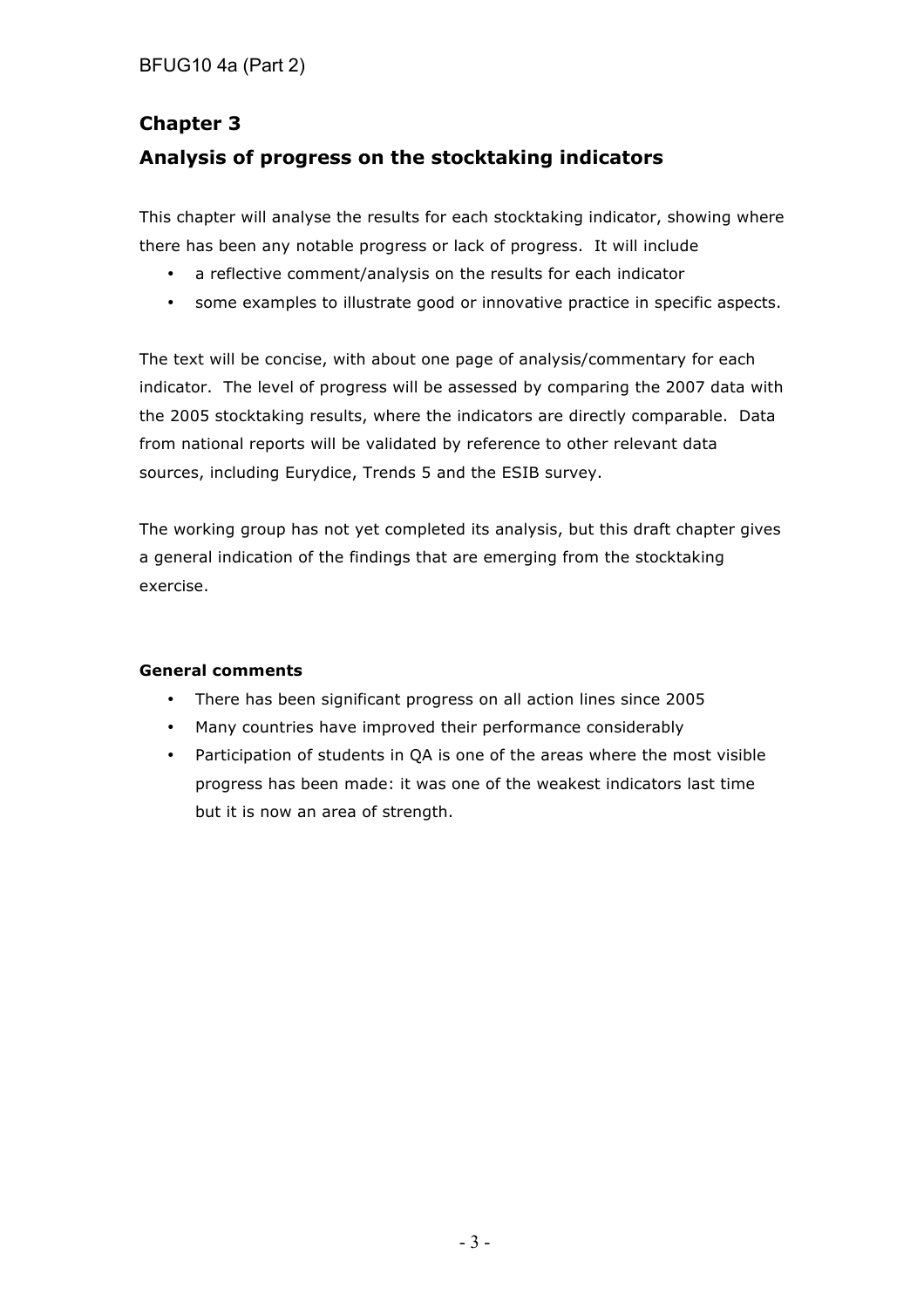## **Table 1**

## **Number of countries in each colour category for indicators 1-3<sup>1</sup>**

| Degree system                           | Green | Light<br>green | Yellow                  | <b>Orange</b> | <b>Red</b> |
|-----------------------------------------|-------|----------------|-------------------------|---------------|------------|
| 1. Stage of implementation of the first | 19    | 12             | 9                       | 7             | Ω          |
| and second cycle                        |       |                |                         |               |            |
| 2. Access to the next cycle             | 36    | 1              | $\overline{\mathbf{A}}$ | з             | 3          |
| 3. Implementation of national           | 6     | 6              | 12                      | 22            | 1          |
| qualifications framework                |       |                |                         |               |            |





 <sup>1</sup> *The tables in this draft illustrate the stocktaking results based on 47 national reports received to date. Some scorecards are still in the process of being validated, so the numbers in these tables may change in the final draft of the report. However, this is unlikely to affect the overall trends.*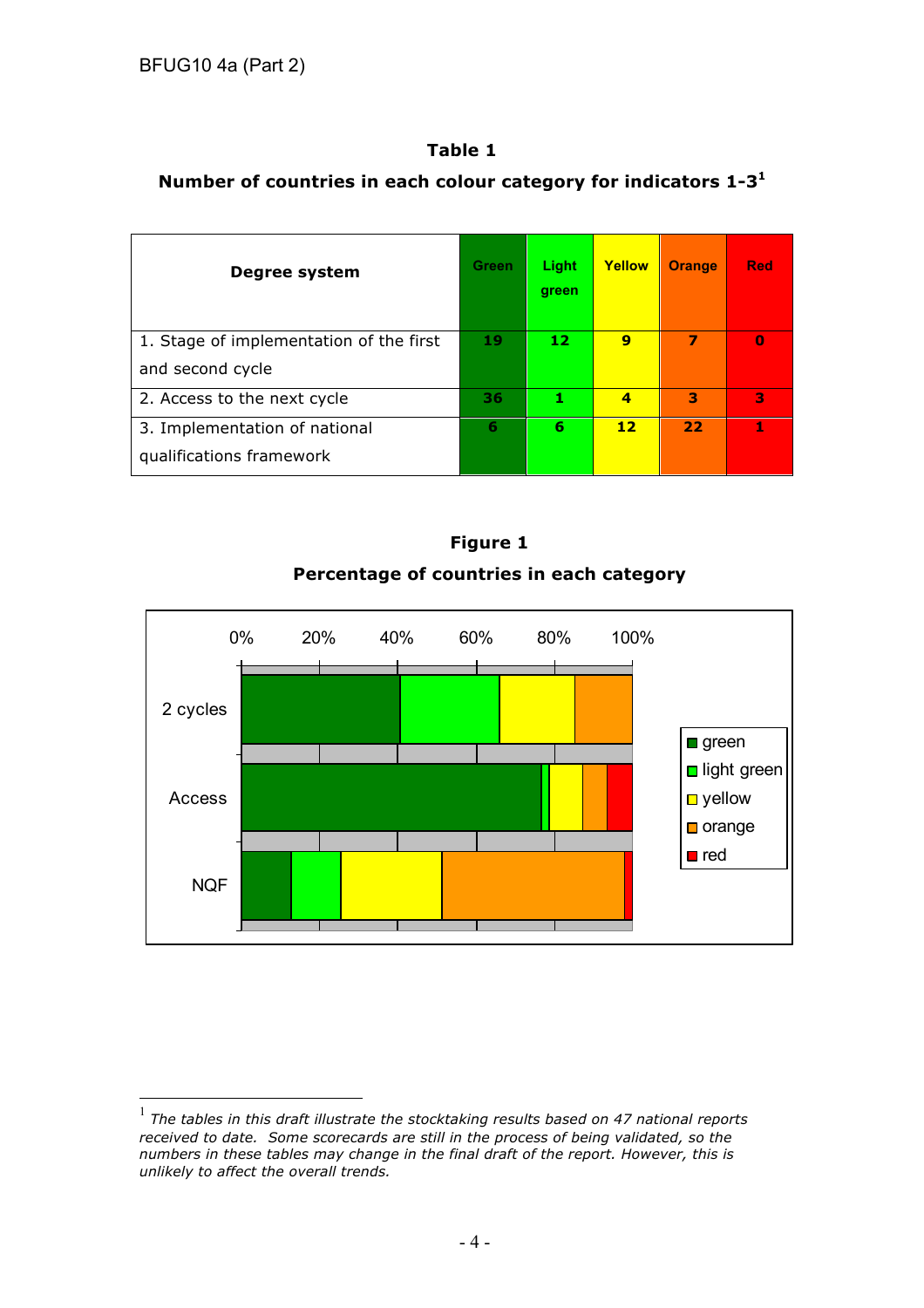| 1. Stage of implementation of the |  |  |  |
|-----------------------------------|--|--|--|
| first and second cycle            |  |  |  |

| <b>DEGREE</b>   | 1. Stage of implementation of the first and second cycle                                                                                                                                                                                                                        |
|-----------------|---------------------------------------------------------------------------------------------------------------------------------------------------------------------------------------------------------------------------------------------------------------------------------|
| <b>SYSTEM</b>   |                                                                                                                                                                                                                                                                                 |
| Green (5)       | In 2006/07 at least 90% of all students are enrolled in a two-cycle<br>degree system that is in accordance with the Bologna principles                                                                                                                                          |
| Light green (4) | In 2006/07 60-89 % of all students are enrolled in a two-cycle<br>degree system that is in accordance with the Bologna principles                                                                                                                                               |
| Yellow (3)      | In 2006/07 30-59 % of all students are enrolled in a two-cycle<br>degree system that is in accordance with the Bologna principles                                                                                                                                               |
| Orange (2)      | In 2006/07 less than 30 % of all students are enrolled in a two-<br>cycle degree system that is in accordance with the Bologna<br>principles OR<br>Legislation for a degree system in accordance with the Bologna<br>principles has been adopted and is awaiting implementation |
| Red(1)          | No students are enrolled in a two-cycle degree system that is in<br>accordance with the Bologna principles AND there is no<br>legislation in force to make the degree system compatible with<br>the Bologna principles                                                          |

This was quite a demanding indicator because it included two of the 2005 indicators. Countries were asked to report on the percentage of students below doctoral level enrolled in the two-cycle degree system. It was a concrete measure, but several national reports gave no exact percentages.

*Almost two-thirds of the countries have at least 60 per cent of students enrolled in the two-cycle degree system.*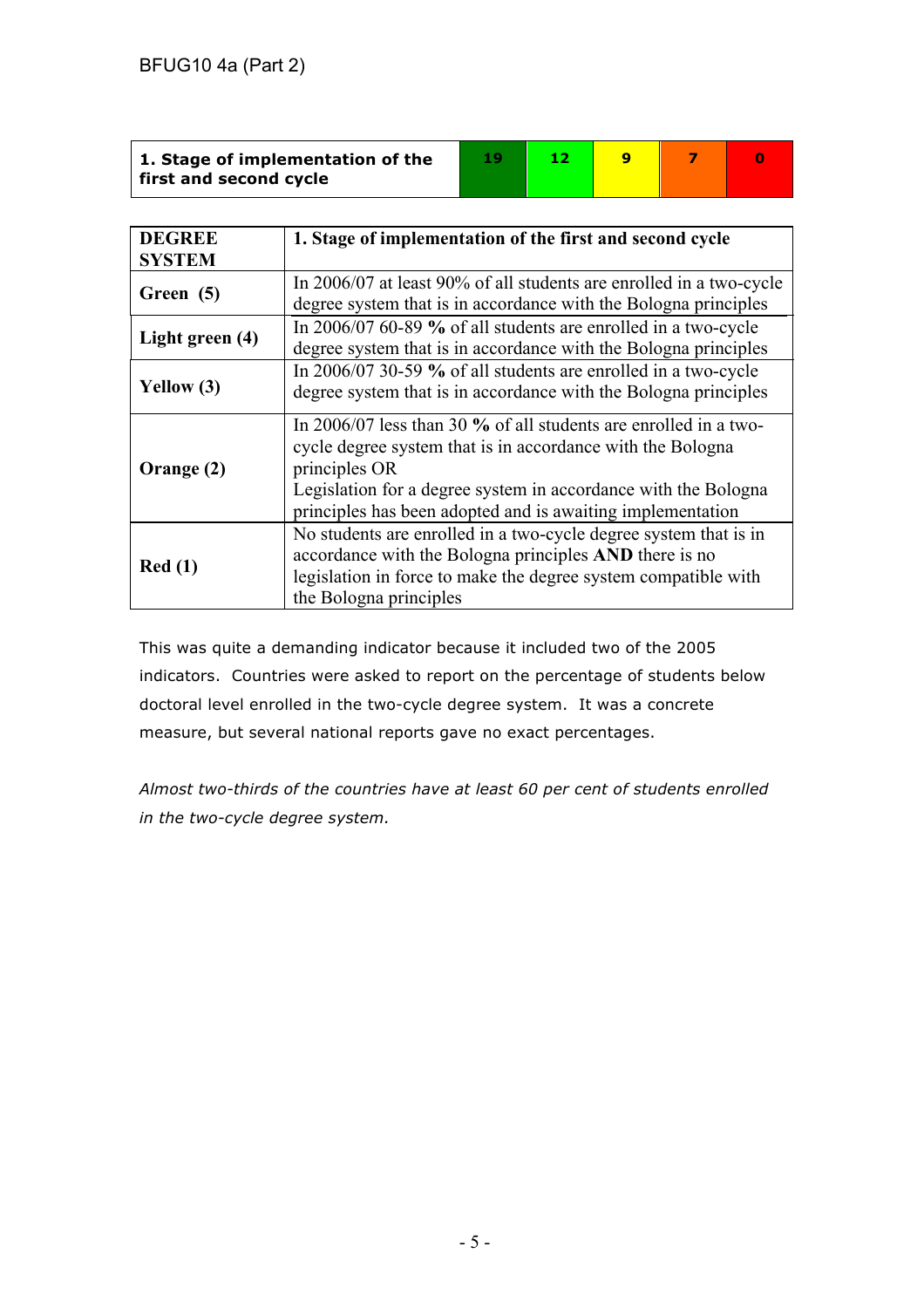| $\vert$ 2. Access <sup>2</sup> to the next cycle |  |  |  |
|--------------------------------------------------|--|--|--|
|                                                  |  |  |  |

| <b>DEGREE</b><br><b>SYSTEM</b> | 2. Access to the next cycle                                                                                                                                                                                       |
|--------------------------------|-------------------------------------------------------------------------------------------------------------------------------------------------------------------------------------------------------------------|
| Green (5)                      | All first cycle qualifications give access to several second cycle<br>programmes and all second cycle qualifications give access to at least<br>one third cycle programme without major transitional problems     |
| Light green<br>(4)             | All first cycle qualifications give access to at least one second cycle<br>programme and all second cycle qualifications give access to at least<br>one third cycle programme without major transitional problems |
| Yellow $(3)$                   | There are some (less than 25%) first cycle qualifications that do not<br>give access to the second cycle and/or some second cycle<br>qualifications that do not give access to the third cycle                    |
| Orange (2)                     | A significant number $(25 - 50\%)$ of first and/or second cycle<br>qualifications do not give access to the next cycle                                                                                            |
| Red(1)                         | Most (more than 50%) first and/or second cycle qualifications do not<br>give access to the next cycle OR there are no arrangements for access<br>to the next cycle                                                |

The indicator was more demanding than in 2005 – it considered admission to both second and third cycle compared to just first-second cycle transition in 2005. In addition, for the highest score it required that a first cycle graduate had access to several second cycle programmes rather than "at least one" in 2005. Countries report better progress on this indicator than on no.1, perhaps because it is to some extent "theoretical". They were not asked to state the actual numbers or percentages of students progressing from one cycle to the next. Nor was there any way of reflecting the numbers of graduates who do not progress directly to the next level, but may do so at a later stage. In this sense, the indicator may not have been sufficiently demanding or discriminating.

*More than three-quarters of the countries report that there is access to the next cycle without barriers*.

 $2$  "Access" is defined according to the Lisbon Recognition Convention.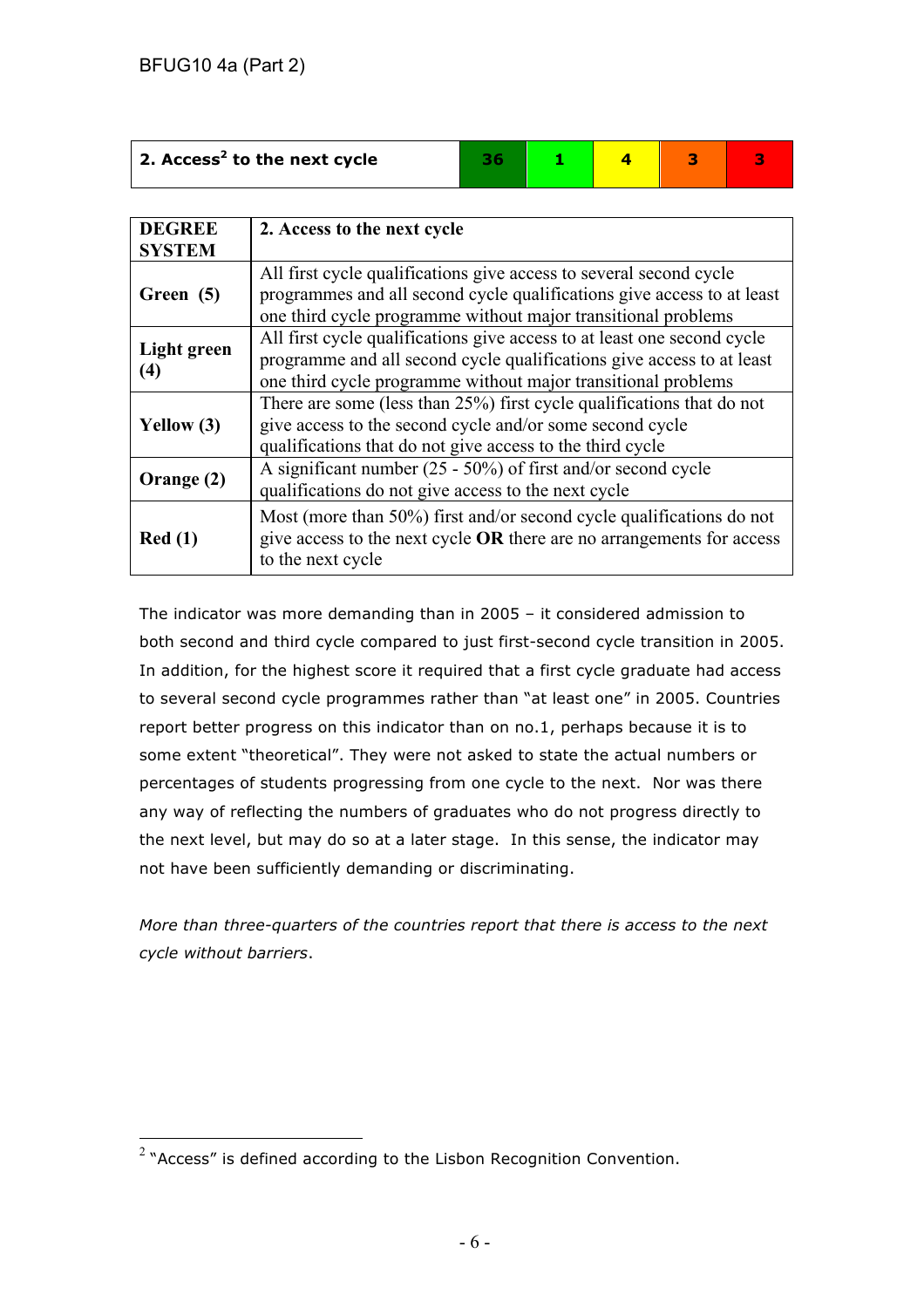| 3. Implementation of national   |  |  |  |
|---------------------------------|--|--|--|
| <b>qualifications framework</b> |  |  |  |

| <b>DEGREE</b><br><b>SYSTEM</b>   | 3. Implementation of national qualifications framework                                                                                                                                                 |
|----------------------------------|--------------------------------------------------------------------------------------------------------------------------------------------------------------------------------------------------------|
| Green (5)                        | A national QF in line with the overarching QF for EHEA is in place                                                                                                                                     |
| Light green<br>$\left( 4\right)$ | A proposal for a national QF in line with the overarching QF for<br>EHEA has been discussed with all relevant stakeholders at the<br>national level and a timetable for implementation has been agreed |
| Yellow $(3)$                     | A proposal for a national QF in line with the overarching QF for<br>EHEA has been prepared                                                                                                             |
| Orange (2)                       | The development process leading to definition of national QF in line<br>with the overarching QF for EHEA has started, and it includes all the<br>relevant national stakeholders                        |
| Red(1)                           | Work at establishing national QF in line with the overarching QF for<br>EHEA has not started                                                                                                           |

This is a new indicator for 2007, and countries are at varying stages of progress towards implementing a national qualifications framework in line with the framework for the EHEA that was adopted by the Ministers in Bergen.

The Ministers in Bergen asked that countries should have started work on their national qualifications frameworks by 2007, and all but one have done so. A small number of countries have already developed and implemented their national framework, while others have prepared legislation and are ready to start implementation. However, almost all countries have at least started the development process and have engaged all relevant stakeholders, usually by putting in place working groups or special commissions.

It is clear that this is an indicator where a great effort needs to be made before 2010. There is still a lot of work to be done in many countries, and there is a need to consider what kinds of support can be provided to help them develop their national frameworks.

It was noted by some countries that there is some confusion, and even conflict, between the framework for the EHEA adopted in Bergen and the EQF that is currently under discussion in the European Parliament.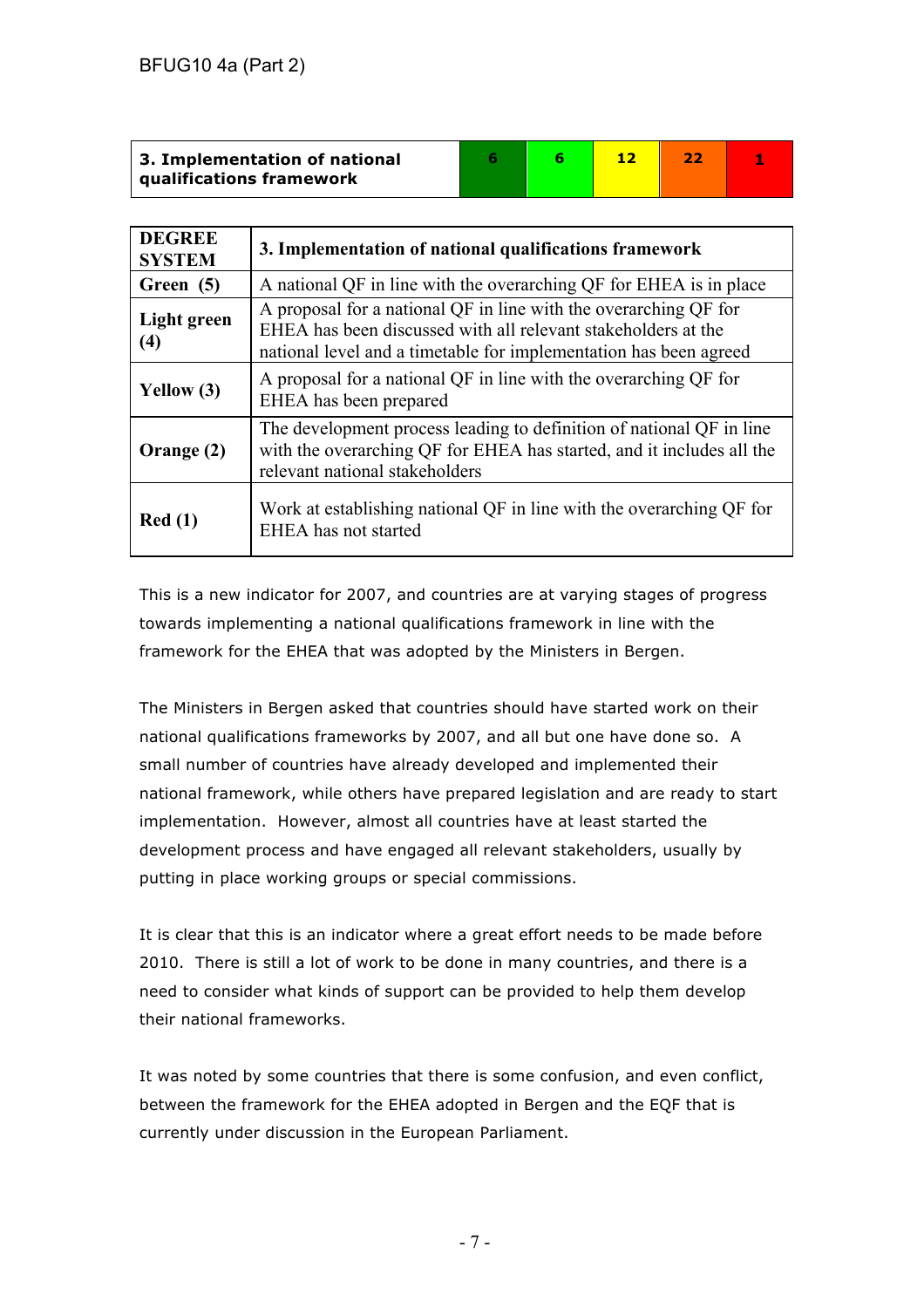### BFUG10 4a (Part 2)

There is also a concern that the goal of having national frameworks in place by 2010 might rush the national process, especially since some countries that already have national frameworks have taken 10-15 years to complete the development and implement their framework fully.

For 2009-2010, it is important that the development of national qualifications frameworks be linked to other aspects of the Bologna process, including lifelong learning, credit systems based on learning outcomes, flexible learning paths and the social dimension.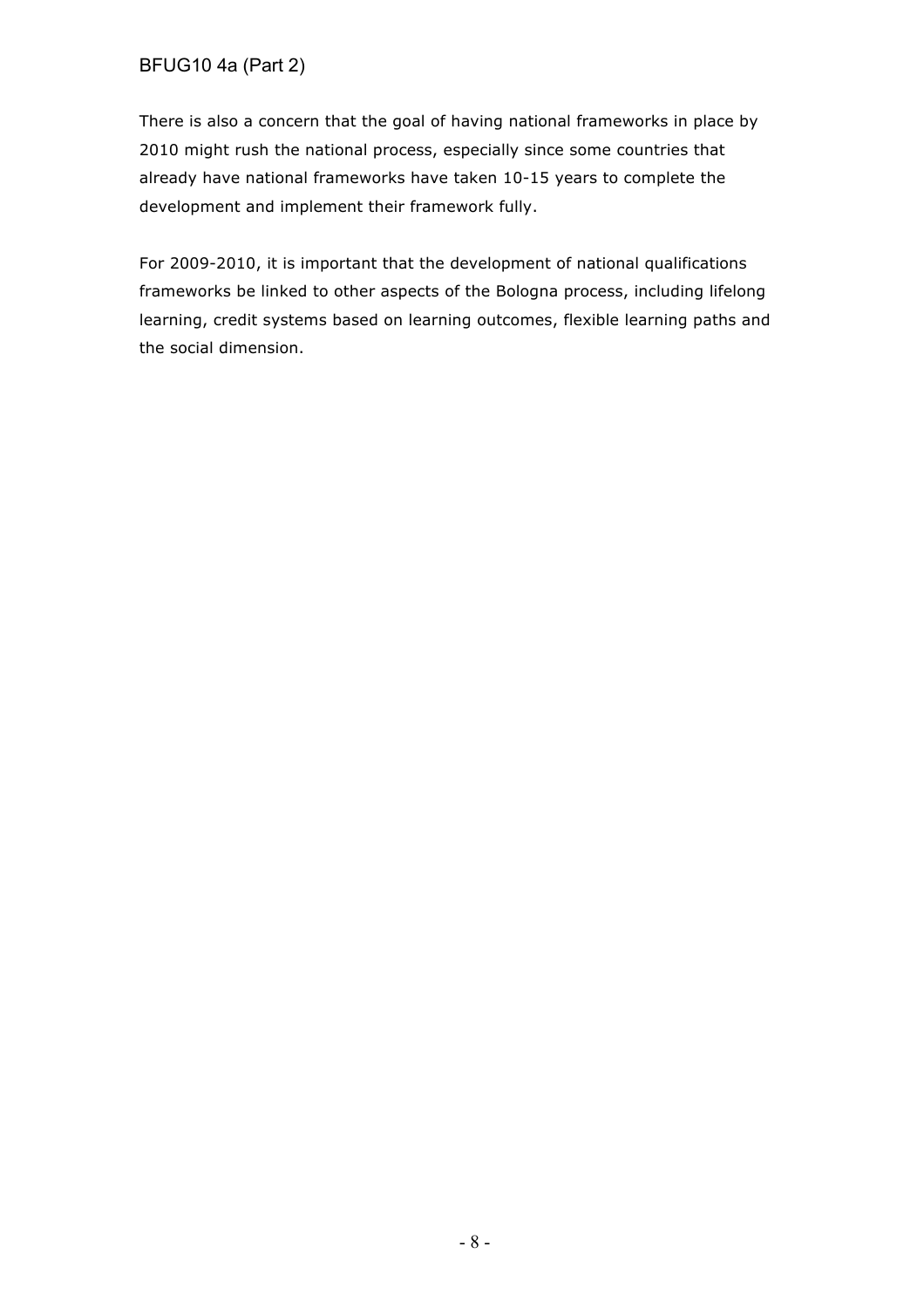## **Progress on implementing the third cycle and issues arising**

#### *Models of doctoral studies in the third cycle*

From national reports, it is clear that there are a number of different approaches to doctoral studies in the third cycle. Both national reports and data from Trends 3 and Trends 5 also indicate that there is growth in the number of structured doctoral programmes, with new legislation adopted in several countries. Several countries say that while the focus so far has been on implementation of the first and second cycles, implementing doctoral studies has become a central issue recently.

#### *Normal length of full-time doctoral studies*

Most countries have indicated 3 to 4 years full-time study, but the average time for completion of doctoral studies is often longer than the norm, sometimes because study is combined with other duties in the institution. In a large number of countries, structured doctoral programmes include taught courses, which vary in duration from half a year (30 ECTS) to 1.5 years.

#### *Supervisory and assessment procedures*

Most countries have supervisory activities for doctoral students, which in many cases are determined by the HEIs themselves. The most common assessment procedure is periodic attestation or reporting, which may take place once a year, twice a year or once every two years. Some countries indicate that doctoral candidates have to sit exams.

#### *Qualifications framework*

Many countries have already included doctoral studies in their qualifications framework or propose to include them in the framework they are currently developing.

#### *Interdisciplinary training and the development of transferable skills*

Some countries include interdisciplinary training/ development of transferable skills in doctoral studies, mainly where doctoral schools have been established, while others plan to do so in the future.

#### *Use of credit points in doctoral programmes*

There is a range of approaches to the use of credit points in doctoral programmes. Some countries use credit points across all doctoral studies, some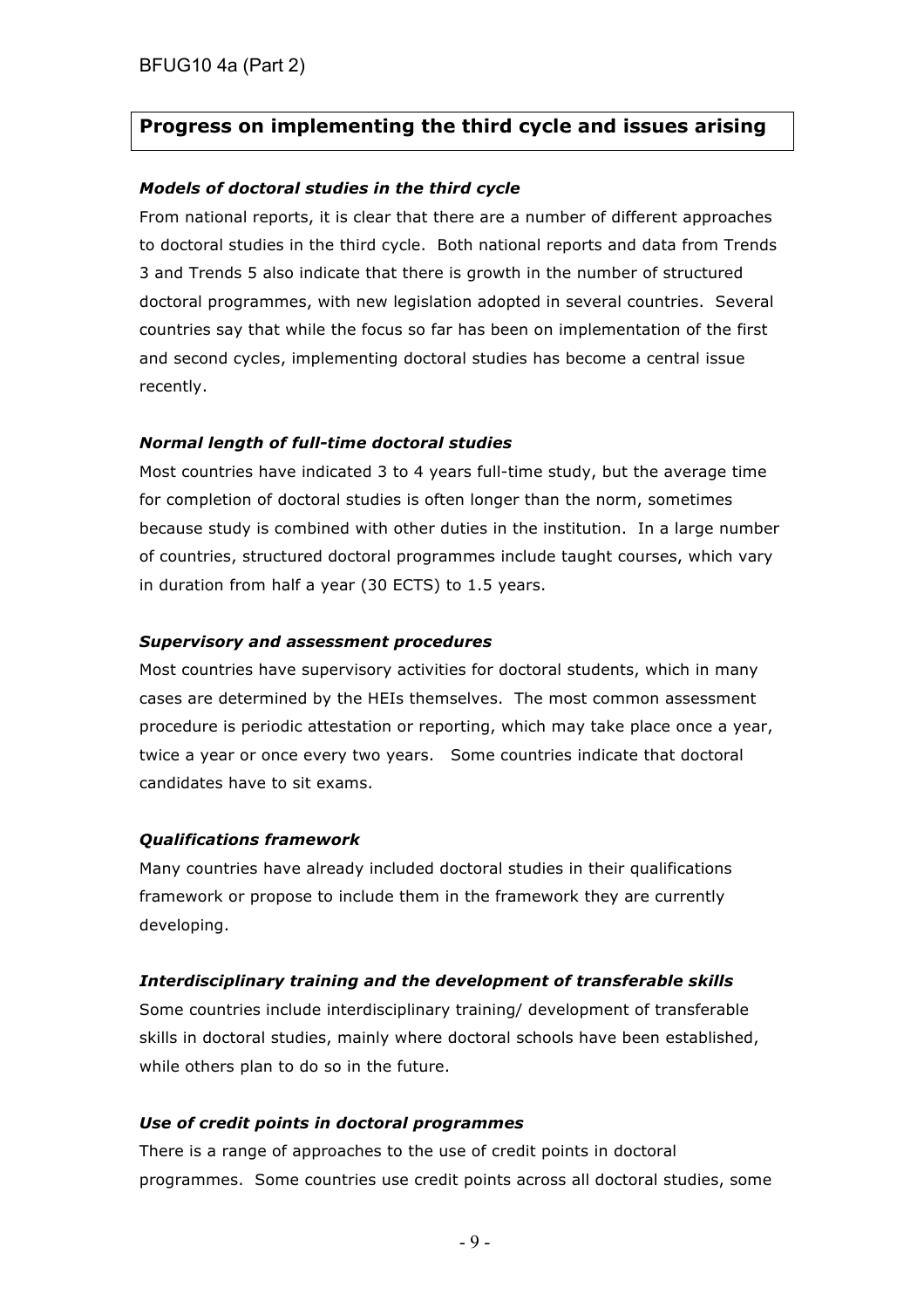# BFUG10 4a (Part 2)

use them for taught courses only, and others do not use them in any doctoral studies programmes.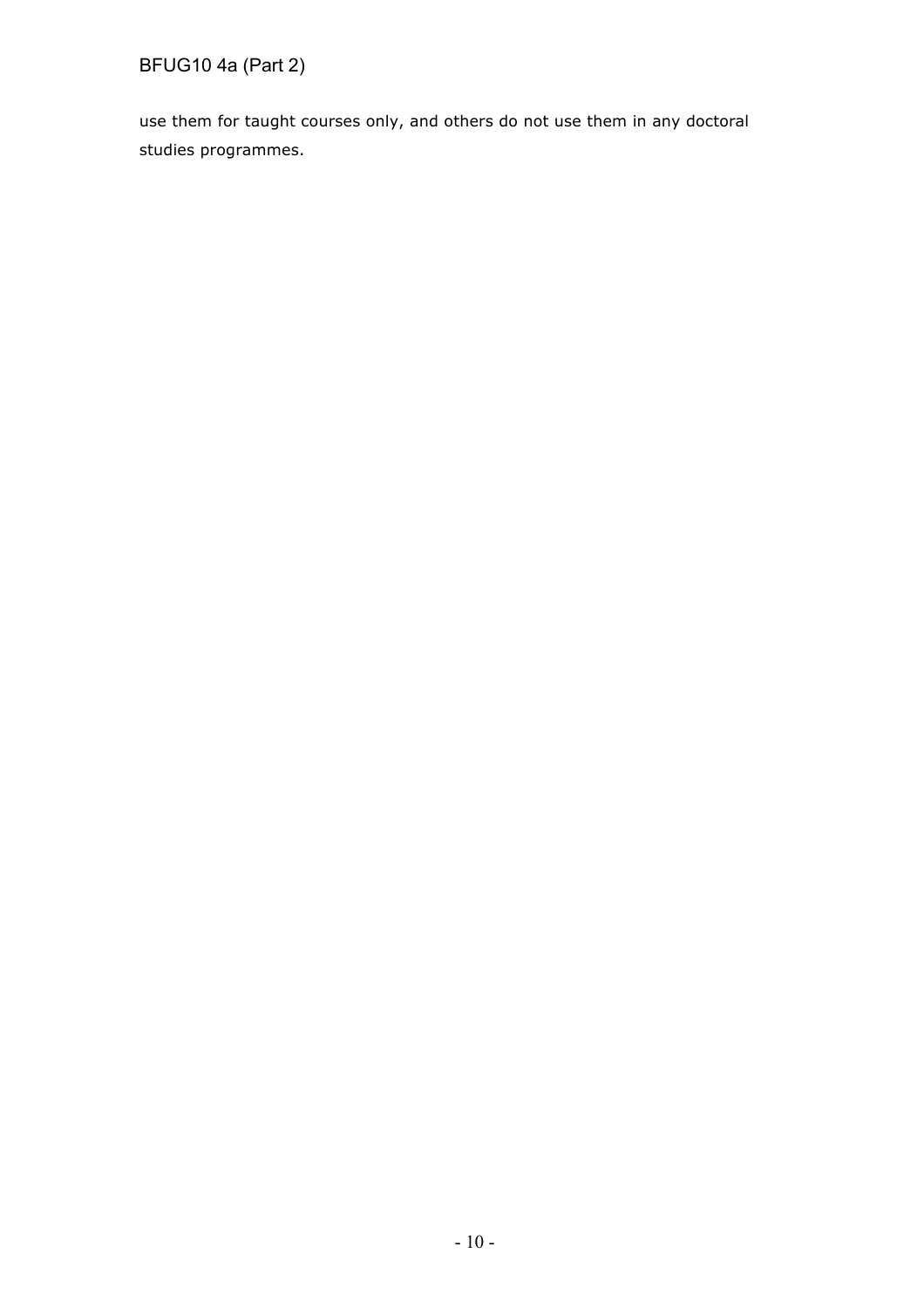### **Table 2**

## **Number of countries in each colour category for indicators 4-7**

| <b>Quality assurance</b>                | <b>Green</b> | Light<br>green | Yellow                  | <b>Orange</b>           | <b>Red</b> |
|-----------------------------------------|--------------|----------------|-------------------------|-------------------------|------------|
| 4. National implementation of           |              | 28             | $\overline{\mathbf{A}}$ | $\overline{\mathbf{2}}$ | $\Omega$   |
| Standards and Guidelines for QA in the  |              |                |                         |                         |            |
| EHEA                                    |              |                |                         |                         |            |
| 5. Stage of development of external     | 17           | 24             | $\overline{\mathbf{A}}$ | $\overline{2}$          | $\Omega$   |
| quality assurance system                |              |                |                         |                         |            |
| 6. Level of student participation       | 18           | 13             | 10                      | 5                       | 1          |
| 7. Level of international participation | 7            | 16             | 14                      | 5                       | 5          |



## **Figure 2 Percentage of countries in each category**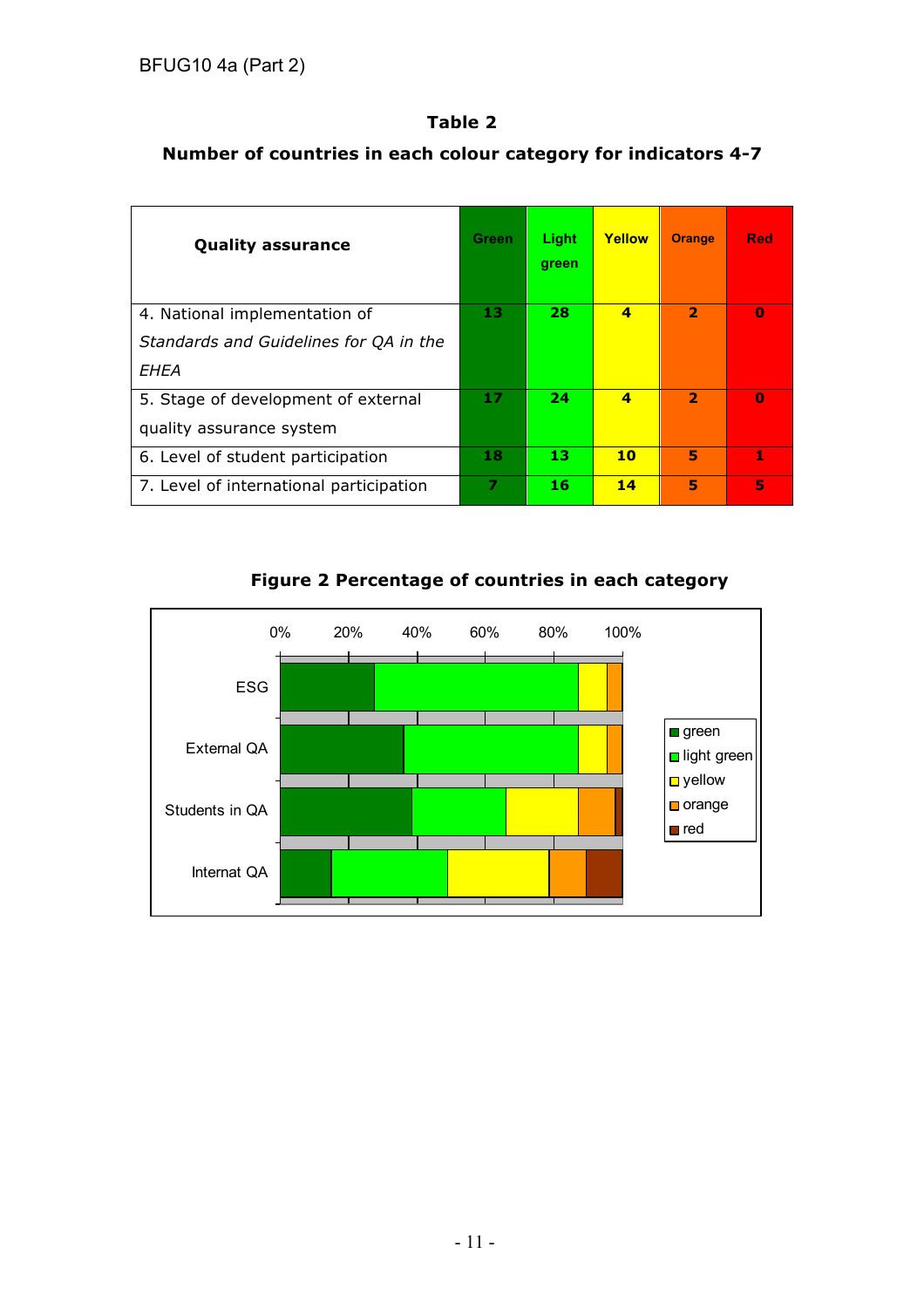| 4. National implementation of<br><b>Standards and Guidelines for QA in</b><br>the EHEA | 28 |  |  |
|----------------------------------------------------------------------------------------|----|--|--|
|                                                                                        |    |  |  |

| <b>QUALITY</b><br><b>ASSURANCE</b> | 4. National implementation of Standards and Guidelines for<br>QA in the EHEA                                                                     |
|------------------------------------|--------------------------------------------------------------------------------------------------------------------------------------------------|
| Green (5)                          | A national QA system in line with the Standards and<br>Guidelines for $QA$ in the EHEA is fully operational                                      |
| Light green (4)                    | The process of implementing a national QA system in line with<br>the Standards and Guidelines for QA in the EHEA has started                     |
| Yellow (3)                         | There are plans and established deadlines for amending the<br>national QA system in line with the Standards and Guidelines<br>for QA in the EHEA |
| Orange (2)                         | National quality assurance system is under review in line with<br>the Standards and Guidelines for QA in the EHEA                                |
| Red(1)                             | No arrangements to implement the <i>Standards and Guidelines</i><br>for <i>OA</i> in the EHEA                                                    |

The purpose of this indicator was to check whether countries have started to implement the *Standards and Guidelines for Quality Assurance in the EHEA* (ESG).The main elements of the *Standards and Guidelines* are

- Internal quality assurance
- External quality assurance
- Peer evaluation/review of the national QA agencies

ESG seems to be a very powerful driver of development and there appears to be considerable progress, with many countries scoring *green* or *light green* already. However, the criteria for this indicator may not have been sufficiently discriminating, since countries could achieve a score of *light green* without necessarily having completed the steps indicated in *yellow* and *orange*. In effect, the indicator shows the number of countries where a national QA system in line with the *Standards and Guidelines for QA in the EHEA* is fully operational (green), has started (*light green*, *yellow* and *orange)* or has not yet started (red).

In many countries, there is still a lot to be done and there are many gaps to be filled. There is a need to provide more support for internal Quality assurance/Quality improvement processes and the embedding of a genuine quality culture in HEIs. For 2009, the stocktaking process may need to ask for more detailed data on this indicator.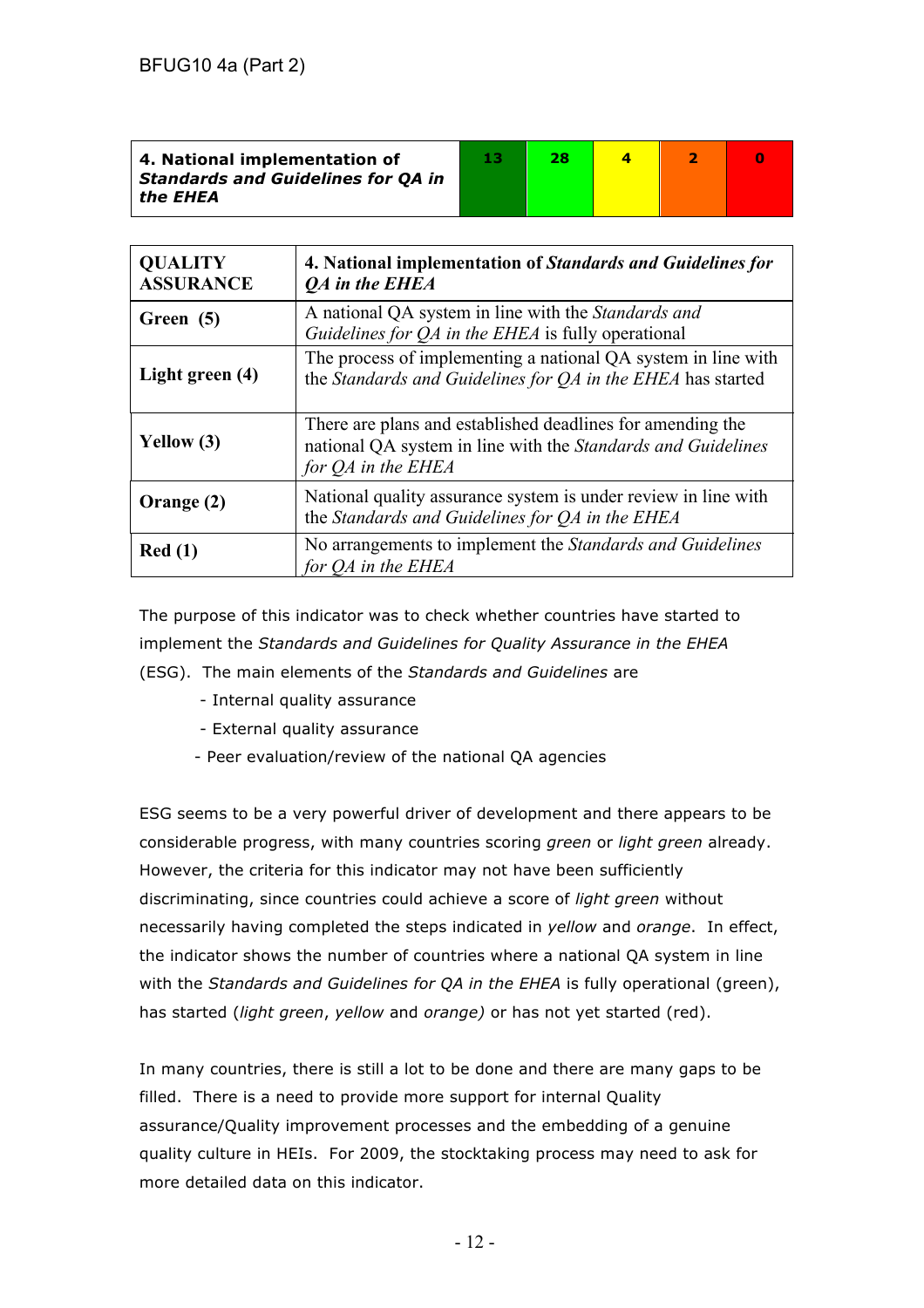| 5. Stage of development of<br>external quality assurance system |  |  |  |  |  |
|-----------------------------------------------------------------|--|--|--|--|--|
|-----------------------------------------------------------------|--|--|--|--|--|

| <b>QUALITY</b>   | 5. Stage of development of external quality assurance system         |
|------------------|----------------------------------------------------------------------|
| <b>ASSURANCE</b> |                                                                      |
|                  | A fully functioning quality assurance system is in operation at      |
|                  | national level and applies to all HE                                 |
|                  | Evaluation of programmes or institutions includes three              |
|                  | elements:                                                            |
| Green (5)        | internal assessment,                                                 |
|                  | external review,                                                     |
|                  | publication of results.                                              |
|                  | In addition, procedures have been established for peer review of     |
|                  | national QA agency(ies) according to the Standards and               |
|                  | Guidelines for QA in the EHEA                                        |
|                  | A Quality Assurance system is in operation at national level and     |
|                  | applies to all HE                                                    |
|                  | The quality assurance system covers three elements:                  |
|                  | -internal assessment                                                 |
| Light green (4)  | - external review                                                    |
|                  | - publication of results, but no procedures are in place for peer    |
|                  | review of national QA agency(ies) according to the Standards         |
|                  | and Guidelines for QA in the EHEA                                    |
|                  | A Quality Assurance system is in operation at national level, but    |
|                  | it does not apply to all HE. The quality assurance system covers     |
|                  | at least one of the three elements:                                  |
| Yellow (3)       | - internal assessment                                                |
|                  | - external review                                                    |
|                  | - publication of results                                             |
|                  | Legislation or regulations on quality assurance of programmes or     |
|                  | institutions, including at least the first three elements, have been |
|                  | prepared but are not implemented yet                                 |
| Orange (2)       | <b>OR</b>                                                            |
|                  | implementation of legislation or regulations has begun on a very     |
|                  | limited scale                                                        |
|                  | No legislation or regulations on evaluation of programmes or         |
| Red(1)           | institutions with at least the first three elements                  |
|                  | <b>OR</b>                                                            |
|                  | legislation in the process of preparation                            |

Even though this indicator was more demanding than in 2005, very good progress is reported. The biggest problem for many countries is in establishing procedures for external review of the QA agency. (The report will include some examples of the approaches that have been adopted by individual countries or clusters of countries.)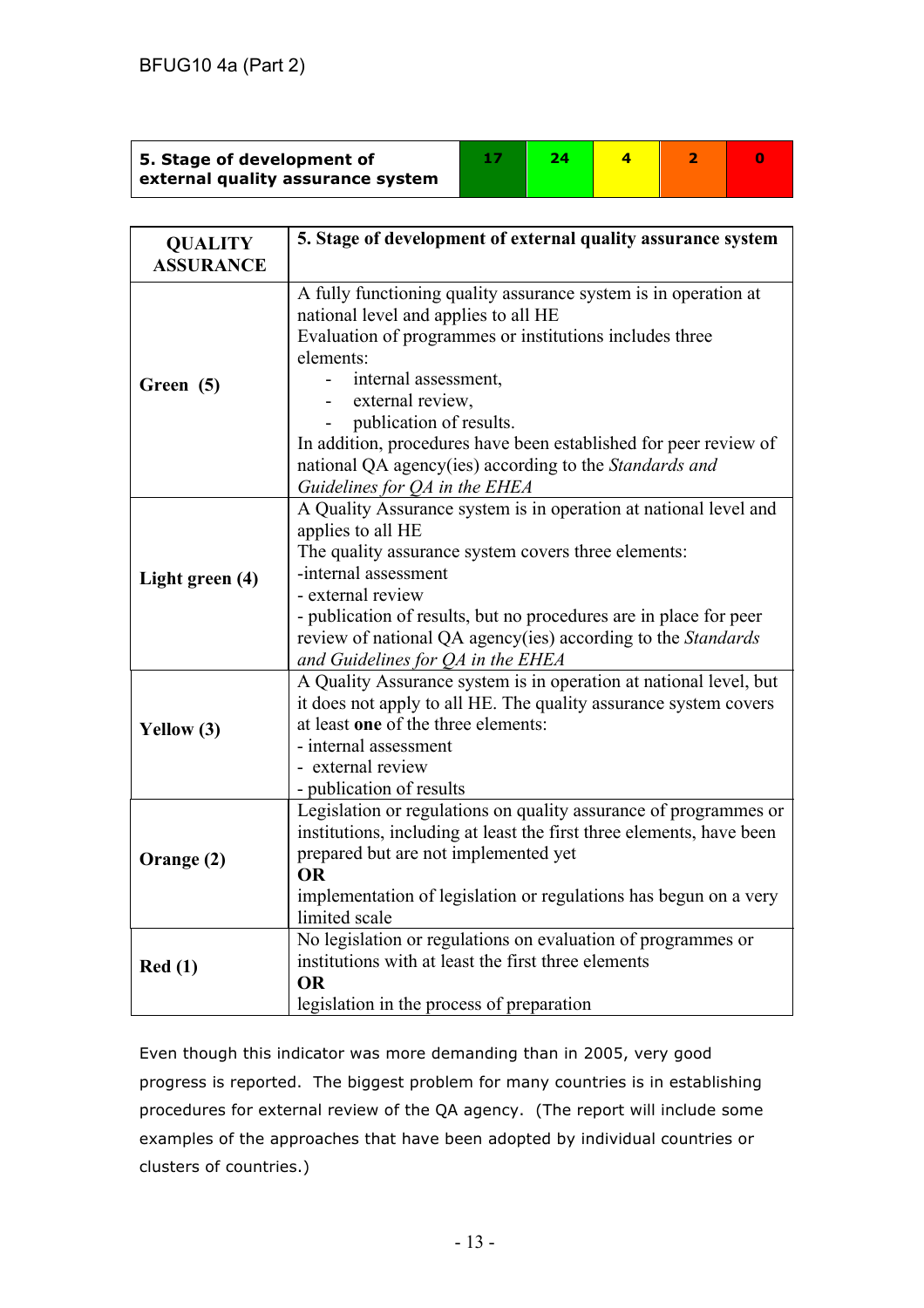| 6. Level of student participation | 13. |  |  |
|-----------------------------------|-----|--|--|
|                                   |     |  |  |

| <b>QUALITY</b><br><b>ASSURANCE</b> | 6. Level of student participation                                                                                                                                                                                                                                                                          |
|------------------------------------|------------------------------------------------------------------------------------------------------------------------------------------------------------------------------------------------------------------------------------------------------------------------------------------------------------|
| Green (5)                          | Students participate at four levels:<br>- in the governance of national bodies for QA<br>- in external review of HEIs and/or programmes: either in<br>expert teams, as observers in expert teams or at decision<br>making stage,<br>- in consultation during external reviews<br>- in internal evaluations |
| Light green (4)                    | Students participate at <b>three</b> of the four above levels                                                                                                                                                                                                                                              |
| Yellow (3)                         | Students participate at two of the four above levels                                                                                                                                                                                                                                                       |
| Orange (2)                         | Students participate at one of the four above levels                                                                                                                                                                                                                                                       |
| Red(1)                             | There is no student involvement<br><b>OR</b><br>No clarity about structures and arrangements for student<br>participation                                                                                                                                                                                  |

The level of student participation has increased greatly since 2005. This finding is backed up by EUA Trends 5 data. The ESIB survey will give the students' perspective and this will be included in the report.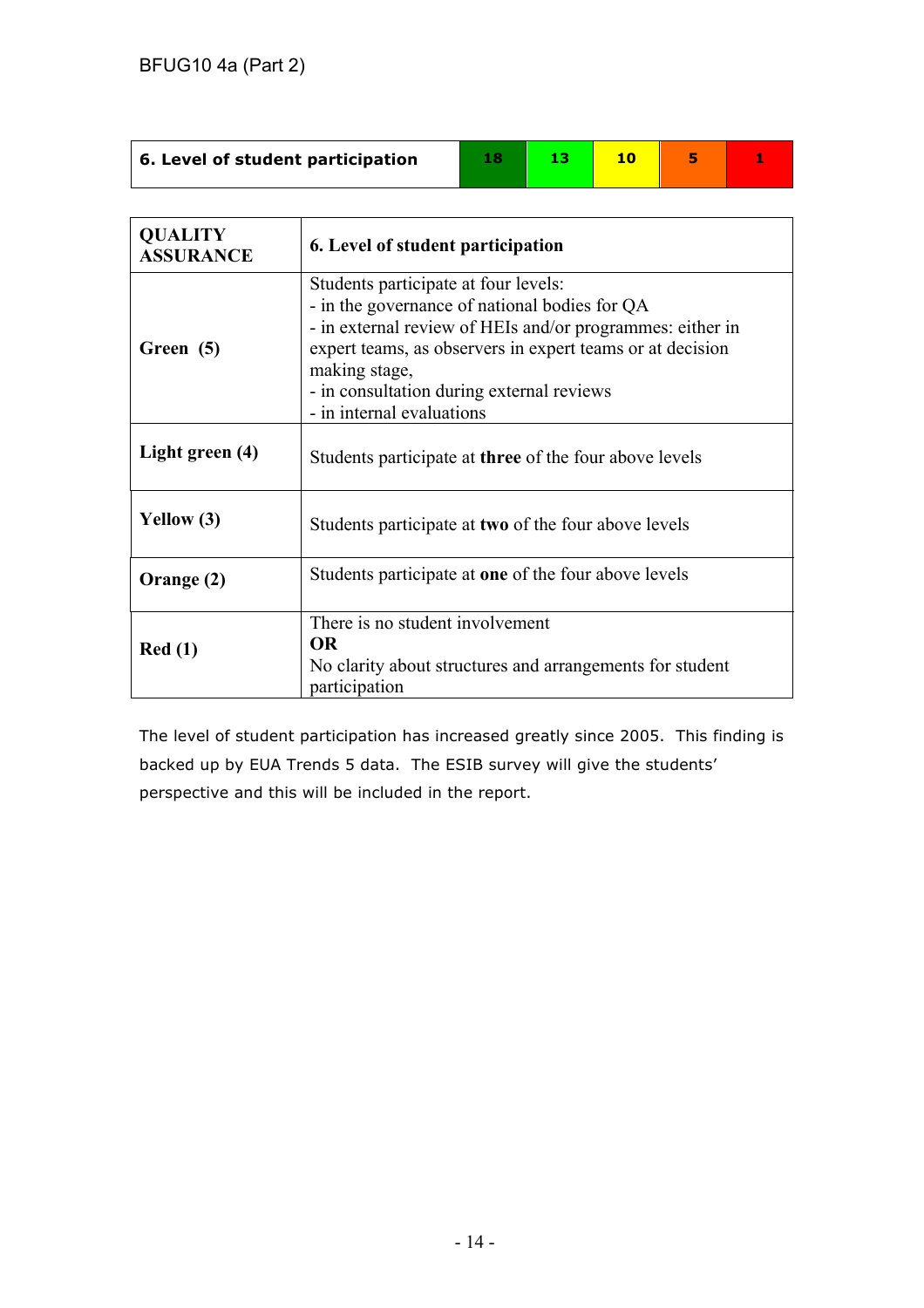| 7. Level of international | 16 | 14 |  |
|---------------------------|----|----|--|
| participation             |    |    |  |

| <b>QUALITY</b><br><b>ASSURANCE</b> | 7. Level of international participation                                                                                                                                                                                                                                                                              |
|------------------------------------|----------------------------------------------------------------------------------------------------------------------------------------------------------------------------------------------------------------------------------------------------------------------------------------------------------------------|
| Green (5)                          | International participation takes place at four levels:<br>- in the governance of national bodies for QA<br>- in the external evaluation of national QA agencies,<br>- as members or observers within teams for external review<br>of HEIs and/or programmes<br>- membership of ENQA or other international networks |
| Light green (4)                    | International participation takes place at three of the four<br>above levels                                                                                                                                                                                                                                         |
| Yellow (3)                         | International participation takes place at two of the four<br>above levels                                                                                                                                                                                                                                           |
| Orange (2)                         | International participation takes place at one of the four<br>above levels                                                                                                                                                                                                                                           |
| Red(1)                             | There is no international involvement<br><b>OR</b><br>No clarity about structures and arrangements for<br>international participation                                                                                                                                                                                |

This indicator was more challenging in 2007 than in 2005. These results show that there is still some way to go on international participation. The small number of countries in the green category reflects the fact that external review of the QA agencies is still at an early stage of development in most countries. There are also barriers to including foreign experts as members of external review teams. Language was mentioned by a number of countries as an obstacle – in a number of cases involving international participants in the QA exercise means using a foreign language throughout the external evaluation. . International participation in the governance of QA agencies is also mentioned as a problem for some countries because of legislative restrictions.

There is a need to help countries achieve greater international participation, as a way of guaranteeing the international acceptance, openness and transparency of their QA processes.

*(The report will include examples of how some countries are sharing expertise and good practice.)*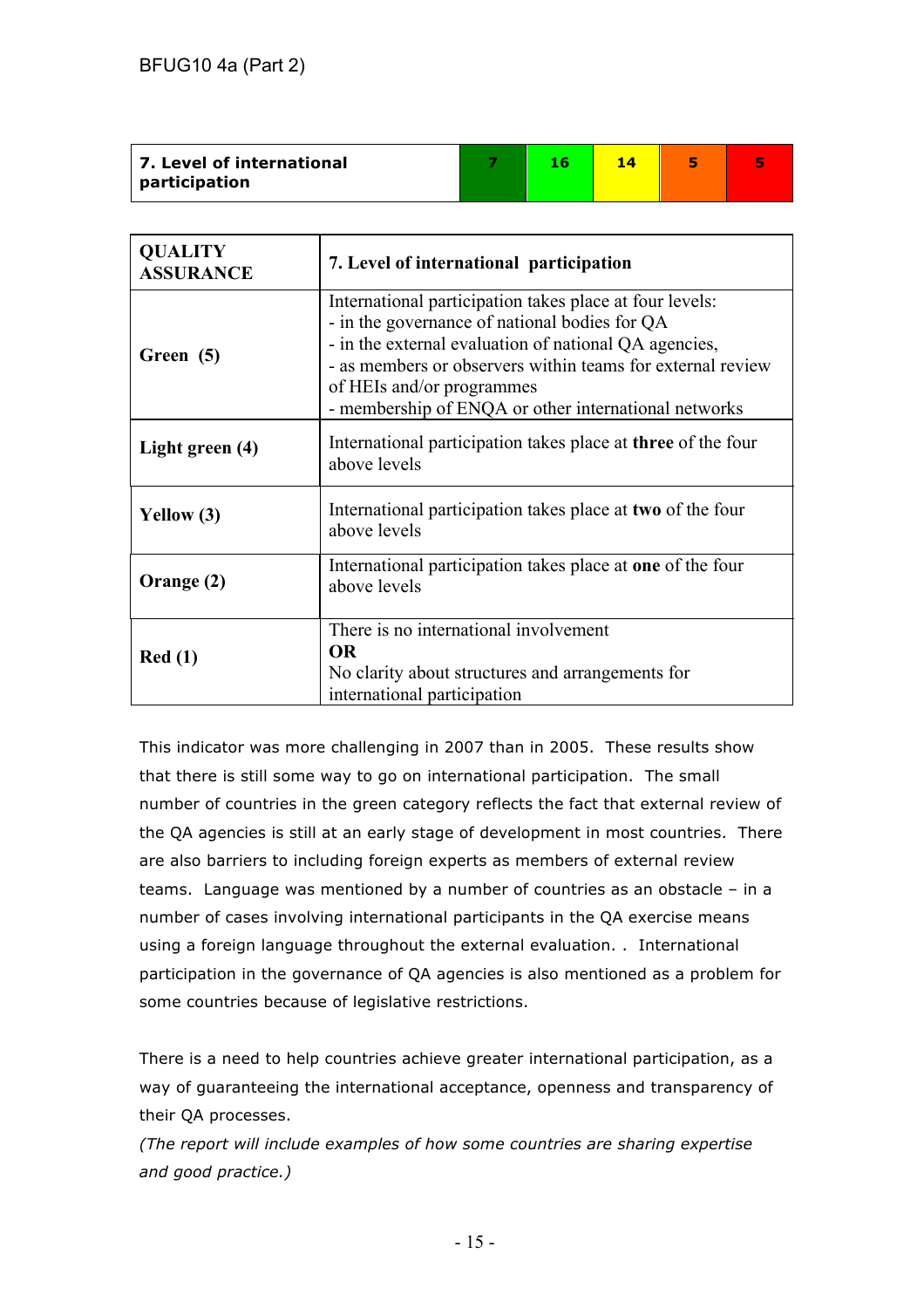## **Number of countries in each colour category for indicators 8-10**

| <b>Recognition of degrees and study</b><br>periods | Green | Light<br>green | <b>Yellow</b>  | <b>Orange</b>           | Red          |
|----------------------------------------------------|-------|----------------|----------------|-------------------------|--------------|
| 8. Stage of implementation of diploma              | 22    | 9              | 12             | $\overline{\mathbf{z}}$ | $\mathbf{z}$ |
| supplement                                         |       |                |                |                         |              |
| 9. National implementation of the                  | 30    | 4              | $\overline{2}$ | $\overline{2}$          | Q            |
| principles of the Lisbon Recognition               |       |                |                |                         |              |
| Convention                                         |       |                |                |                         |              |
| 10. Stage of implementation of ECTS                | 24    | 8              | 5              | 10                      | $\Omega$     |

## **Figure 3 Percentage of countries in each category**

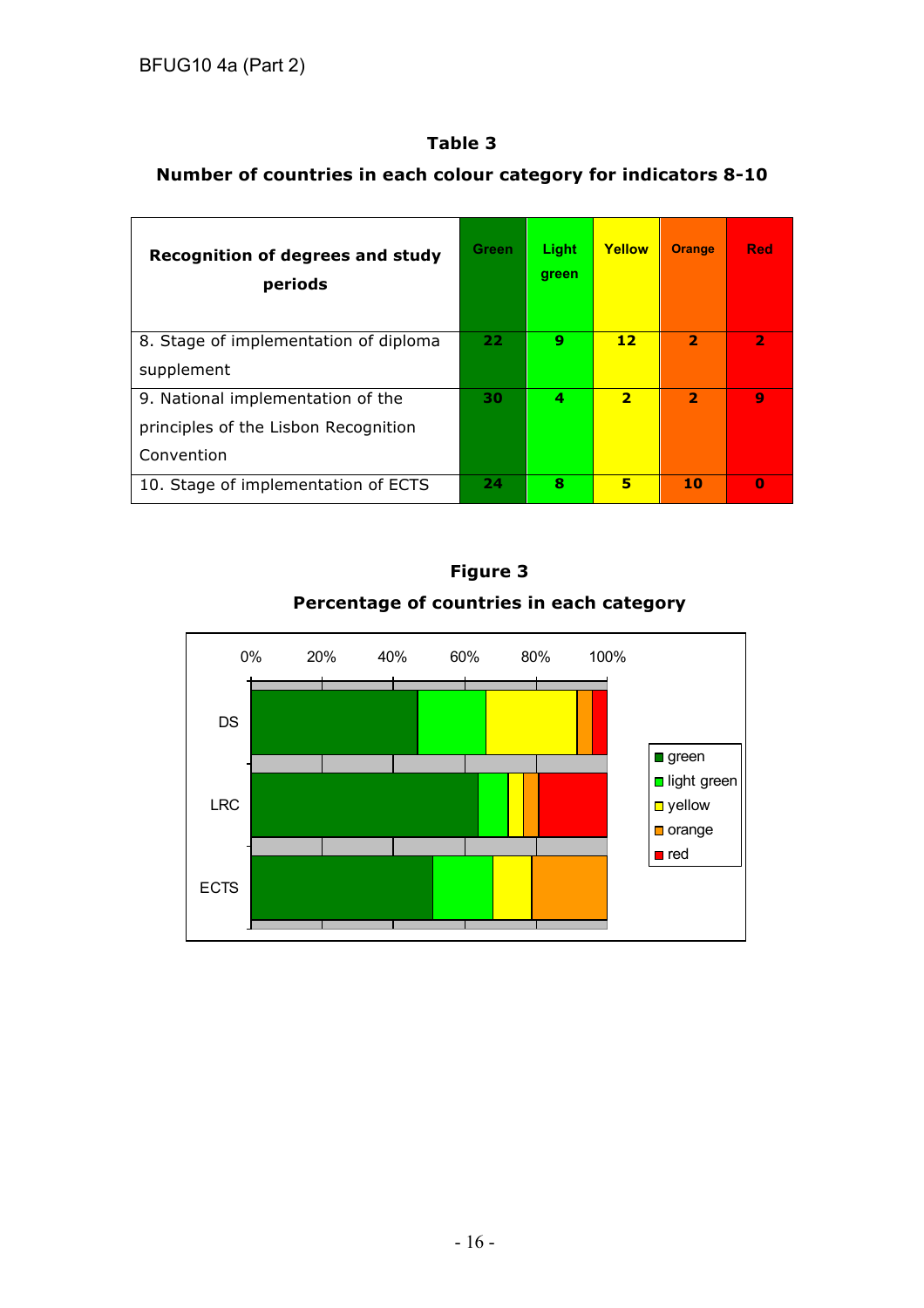| 8. Stage of implementation of |  |  |  |
|-------------------------------|--|--|--|
| diploma supplement            |  |  |  |

| <b>RECOGNI-</b><br><b>TION</b> | 8. Stage of implementation of diploma supplement                                                                                                                                                     |
|--------------------------------|------------------------------------------------------------------------------------------------------------------------------------------------------------------------------------------------------|
| Green (5)                      | Every student graduating in 2007 will receive a Diploma<br>Supplement in the EU/CoE/UNESCO Diploma Supplement format<br>and in a widely spoken European language<br>automatically<br>free of charge  |
| Light green<br>(4)             | Every student graduating in 2007 will receive the Diploma<br>Supplement in the EU/CoE/UNESCO Diploma Supplement format<br>and in a widely spoken European language<br>on request<br>free of charge   |
| Yellow (3)                     | A DS in the EU/CoE/UNESCO Diploma Supplement format and in a<br>widely spoken European language will be issued to some students<br>OR in some programmes in 2007<br>on request<br>free of charge     |
| Orange (2)                     | A DS in the EU/CoE/UNESCO Diploma Supplement format and in a<br>widely spoken European language will be issued to some students<br>OR in some programmes in 2007<br>on request<br>not free of charge |
| Red(1)                         | Systematic issuing of DS in the EU/CoE/UNESCO Diploma<br>Supplement format and in a widely spoken European language has<br>not started                                                               |

There has been good progress on this indicator since 2005, however there is still a significant minority of countries where the diploma supplement is not yet available automatically and free of charge to all students.

- Some countries automatically issue the DS in one language
- Some countries issue DS to doctoral graduates, others do not
- Some seem to issue to bachelors on request only
- Some issue to all graduates in the two-cycle system (but they may have a large number of study programmes not yet transformed to two cycles).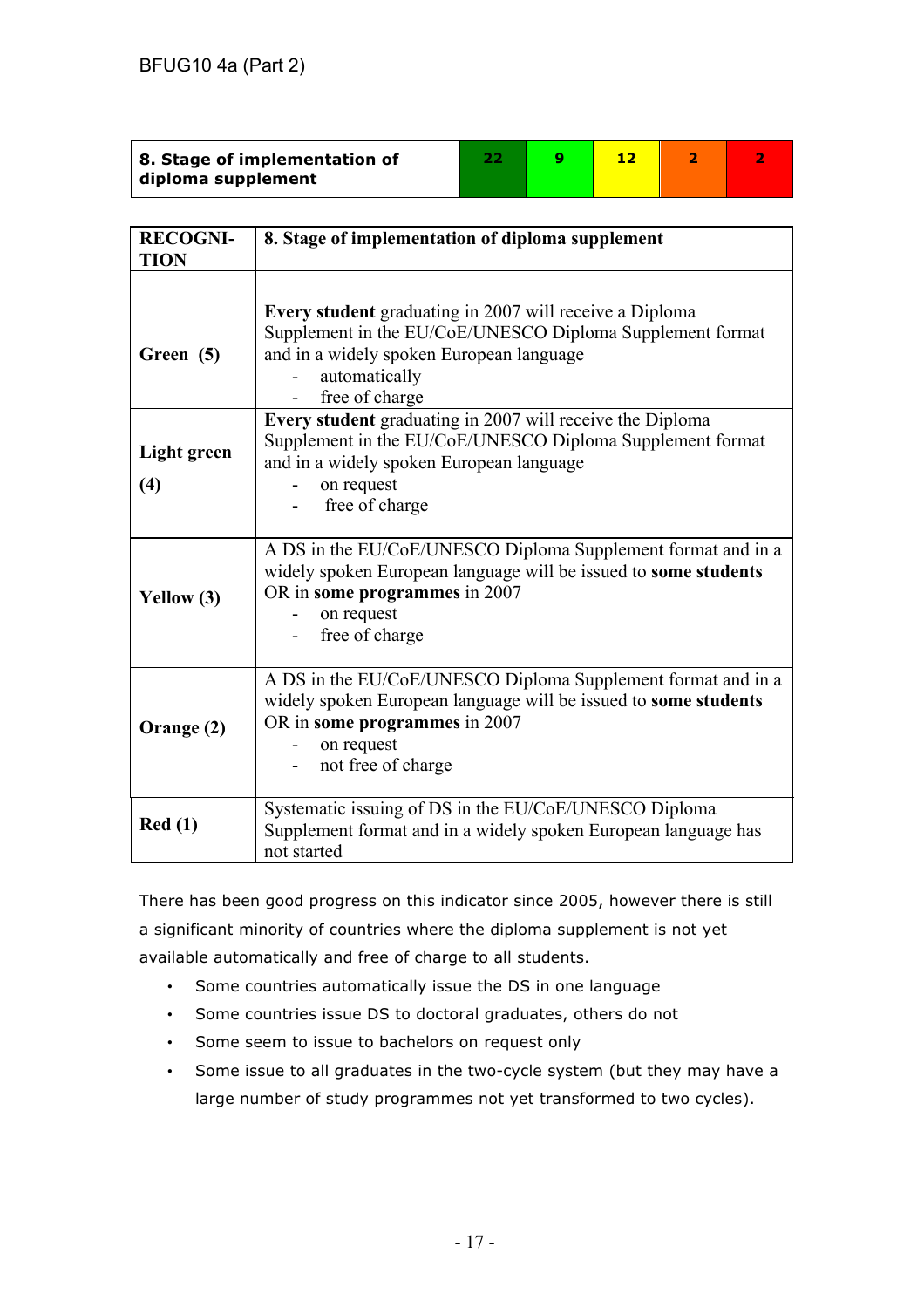| 9. National implementation of the | 30 |  |  |
|-----------------------------------|----|--|--|
| principles of the Lisbon          |    |  |  |
| <b>Recognition Convention</b>     |    |  |  |
|                                   |    |  |  |

| <b>RECOGNI-</b>                 | 9. National Implementation of the principles of the Lisbon                                                                                                                                                                                                                                                                                                                                                                                                                                                                                                                                                                                                                                                                                                                                                                                                                                                                              |
|---------------------------------|-----------------------------------------------------------------------------------------------------------------------------------------------------------------------------------------------------------------------------------------------------------------------------------------------------------------------------------------------------------------------------------------------------------------------------------------------------------------------------------------------------------------------------------------------------------------------------------------------------------------------------------------------------------------------------------------------------------------------------------------------------------------------------------------------------------------------------------------------------------------------------------------------------------------------------------------|
| <b>TION</b>                     | <b>Recognition Convention</b>                                                                                                                                                                                                                                                                                                                                                                                                                                                                                                                                                                                                                                                                                                                                                                                                                                                                                                           |
| Green (5)<br><b>Light green</b> | The Convention has been ratified and appropriate legislation complies<br>with the legal framework of the Lisbon Convention and the later<br>Supplementary Documents have been adopted in appropriate<br>legislation and applied in practice, so that the five main principles are<br>fulfilled and:<br>applicants have a right to fair assessment,<br>there is recognition if no substantial differences can be proven,<br>in cases of negative decisions the competent recognition<br>$\qquad \qquad \blacksquare$<br>authority demonstrates the existence of (a) substantial<br>difference(s)<br>the country ensures that information on its institutions and<br>their programmes is provided<br>an ENIC has been established<br>The Convention has been ratified and appropriate legislation complies<br>with the legal framework of the Lisbon Convention and the later<br>Supplementary Documents have been adopted in appropriate |
| (4)                             | legislation, but some amendments are needed to apply in practice the<br>principles of the Supplementary Documents.                                                                                                                                                                                                                                                                                                                                                                                                                                                                                                                                                                                                                                                                                                                                                                                                                      |
|                                 |                                                                                                                                                                                                                                                                                                                                                                                                                                                                                                                                                                                                                                                                                                                                                                                                                                                                                                                                         |
| Yellow (3)                      | The Convention has been ratified and appropriate legislation complies<br>with three or four of the five abovementioned principles of the<br>Lisbon Recognition Convention.                                                                                                                                                                                                                                                                                                                                                                                                                                                                                                                                                                                                                                                                                                                                                              |
| Orange (2)                      | The Convention has been ratified and appropriate legislation complies<br>with one or two of the five abovementioned principles of the Lisbon<br>Recognition Convention.                                                                                                                                                                                                                                                                                                                                                                                                                                                                                                                                                                                                                                                                                                                                                                 |
| Red(1)                          | The Convention has been ratified but appropriate legislation has NOT<br>been reviewed against the legal framework of the Lisbon Convention<br>or the Supplementary Documents.<br><b>OR</b><br>Convention has not been ratified                                                                                                                                                                                                                                                                                                                                                                                                                                                                                                                                                                                                                                                                                                          |

The Lisbon Recognition Convention is the only legally-binding instrument that applies to the Bologna process. This criterion was more demanding in 2007 than in 2005, with the emphasis not only on ratification of the convention, but also on applying in practice the five main principles of the Supplementary Documents.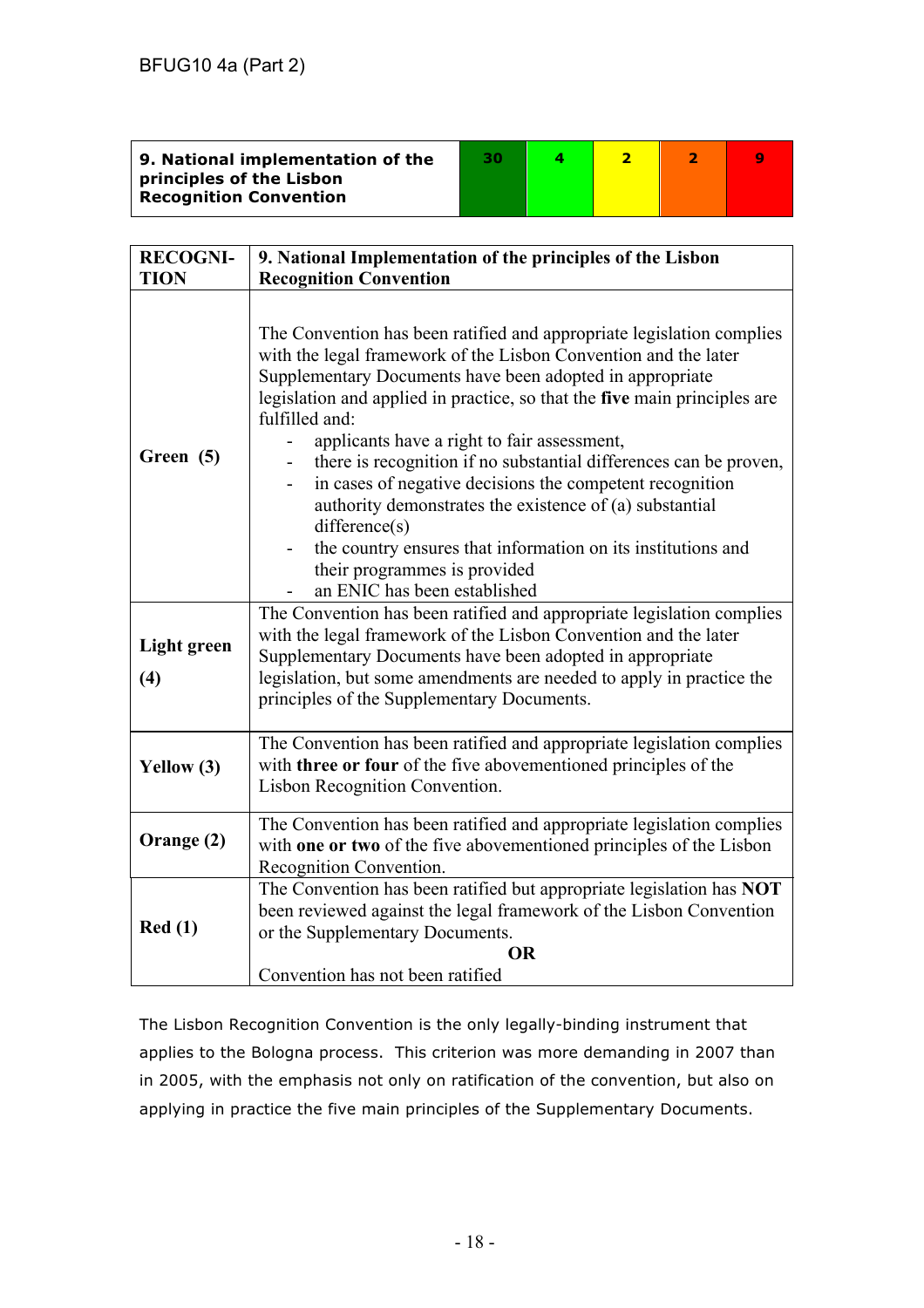### BFUG10 4a (Part 2)

Many countries have recently amended their legislation and are applying the principles of the Convention in practice. Some countries also extend the application of Convention principles to applicants from countries that are not parties to the LRC. Several countries have established databases of recognition decisions with a view to simplifying procedures in future.

However, some of the reality is hidden within the apparently very good results. The terminology used for national recognition procedures is often confused and this may conceal huge differences between countries. Many countries say that their HEIs need more information on Convention principles and training on how to apply them in practice. While it appears from national reports and action plans on recognition that legislation is largely compliant with the *letter* of the LRC, there are various approaches to recognition at institutional level that may not fully embody the *spirit* of all the Convention principles.

For 2009-2010, it would be worthwhile to examine more closely the conduct of recognition procedures in institutions, and to clarify some indicators of good practice. It would also be useful to check how well countries have transposed LRC principles into national laws, while recognising HEIs' autonomy. Another aspect that is worthy of examination is how recognition is linked to quality assurance: if fair recognition of qualifications is seen as an indicator of quality, LRC implementation could be checked as part of the QA process.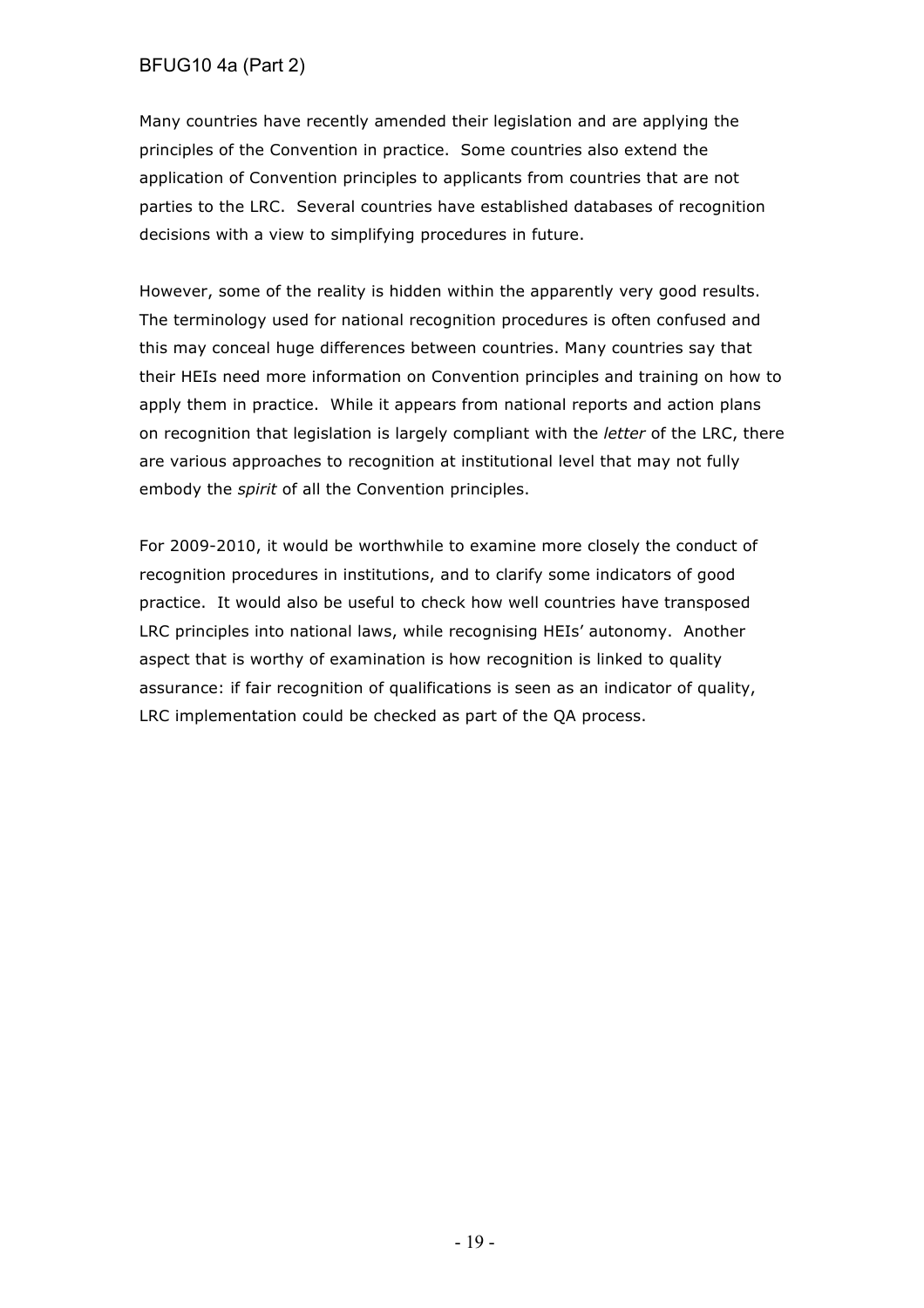| 10. Stage of implementation of |  |  |  |
|--------------------------------|--|--|--|
| <b>ECTS</b>                    |  |  |  |

| <b>RECOGNI-</b> | 10. Stage of implementation of ECTS                                                                                                                                                                                                                                                 |
|-----------------|-------------------------------------------------------------------------------------------------------------------------------------------------------------------------------------------------------------------------------------------------------------------------------------|
| <b>TION</b>     |                                                                                                                                                                                                                                                                                     |
| Green (5)       | In 2007 ECTS credits are allocated in all first and second cycle<br>programmes, enabling credit transfer and accumulation.                                                                                                                                                          |
| Light green     | In 2007 credits are allocated in at least 75 per cent of the first and<br>second cycle Higher Education programmes, using ECTS<br><b>OR</b>                                                                                                                                         |
| (4)             | a fully compatible credit system enabling credit transfer and<br>accumulation                                                                                                                                                                                                       |
| Yellow (3)      | In 2007 credits are allocated in 50-74 per cent of Higher Education<br>programmes, using ECTS or a fully compatible national credit<br>system enabling credit transfer and accumulation                                                                                             |
| Orange (2)      | In $2007$ :<br>ECTS credits are allocated in less than 50 per cent of Higher<br>Education programmes<br><b>OR</b><br>A national credit system is used which is not fully compatible with<br><b>ECTS</b><br><b>OR</b><br>ECTS is used in all programmes but only for credit transfer |
| Red(1)          | No credit system is in place yet                                                                                                                                                                                                                                                    |

The criteria for this indicator were more specific and demanding in 2007 than in 2005. There has not been an increase in the number of countries gaining high scores.

The results demonstrate that there has been progress in the use of ECTS for credit accumulation. However, national reports also show that while many countries have begun to measure student workload in credits, a much smaller number link credits with learning outcomes. For the future, there needs to be more emphasis on the interdependence of credit accumulation, learning outcomes and qualifications frameworks. This will be more fully in line with the key features indicated in the ECTS: "Credits in ECTS can only be obtained after successful completion of the work required and appropriate assessment of the learning outcomes achieved. Learning outcomes are sets of competences,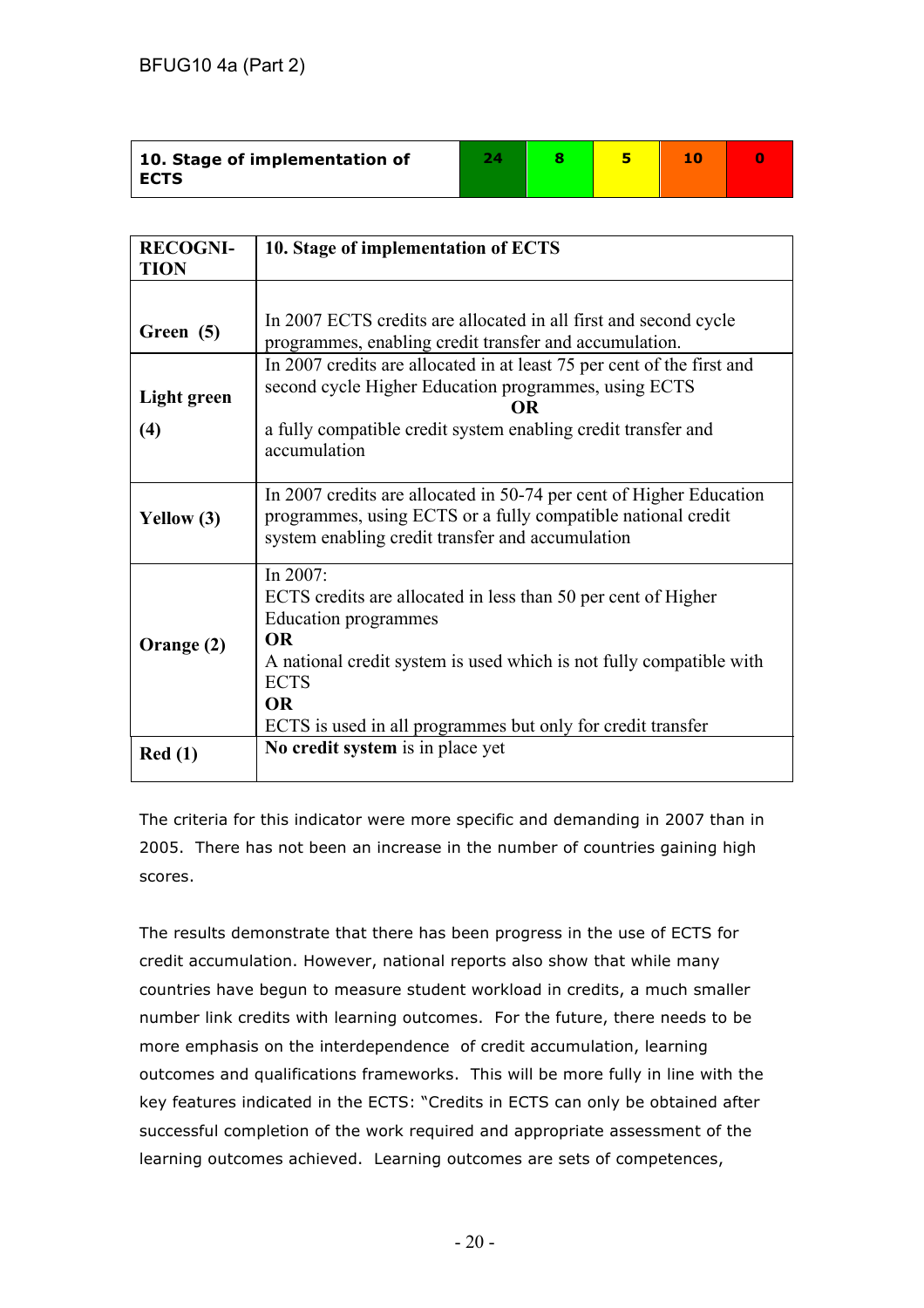BFUG10 4a (Part 2)

expressing what the student will know, understand or be able to do after completion of a process of learning, long or short."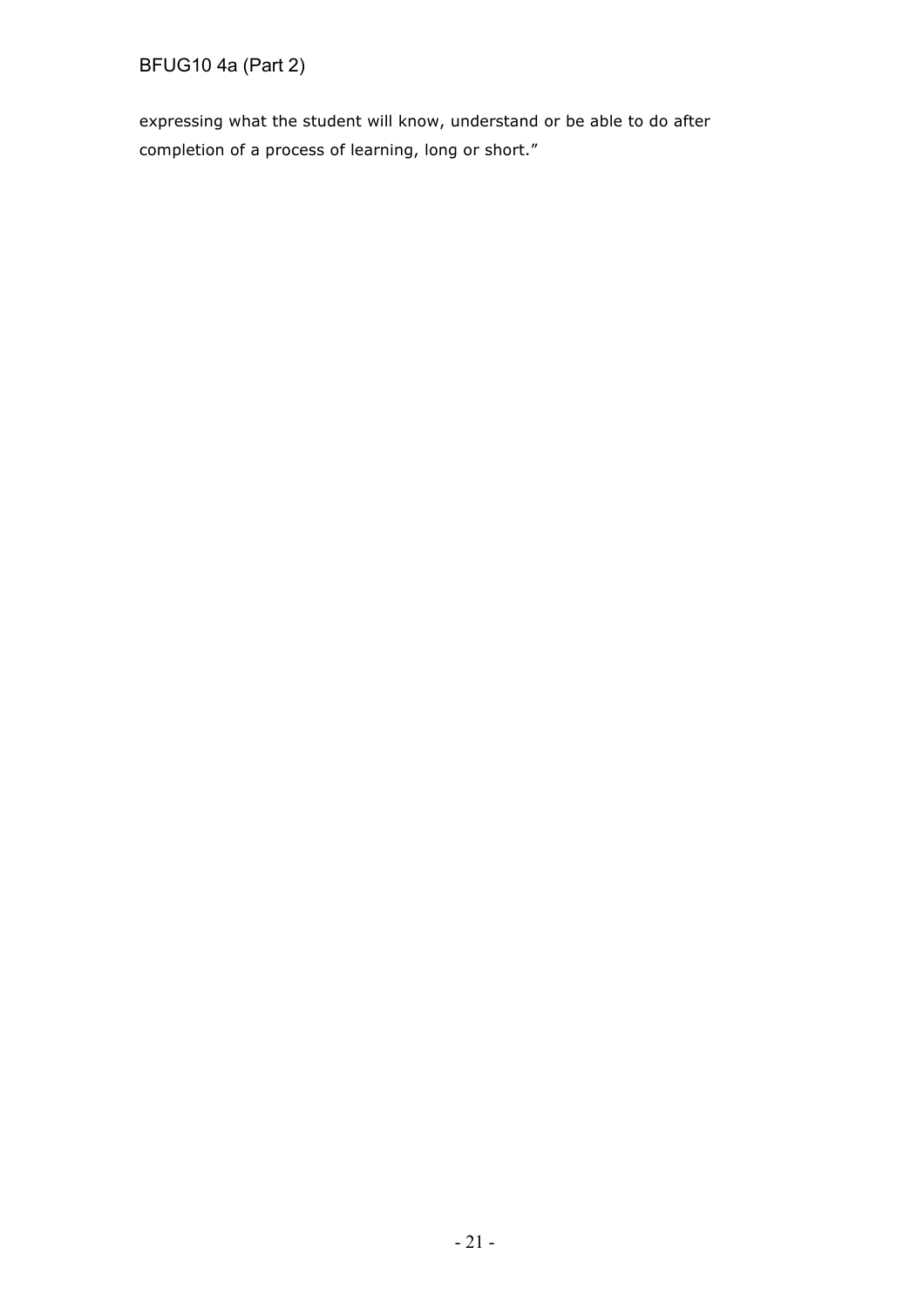# **Table 4 Number of countries in each colour category for indicators 11-12**

| <b>Lifelong learning and Joint degrees</b>            | <b>Green</b> | Light<br>green | Yellow | <b>Orange</b> | <b>Red</b> |
|-------------------------------------------------------|--------------|----------------|--------|---------------|------------|
| 11. Recognition of prior learning                     | 16           | 10             | 10     | 9             | 12         |
| 12. Establishment and recognition of<br>joint degrees | 29           | 17             | 1      | 0             | 0          |

**Figure 4**



- 22 -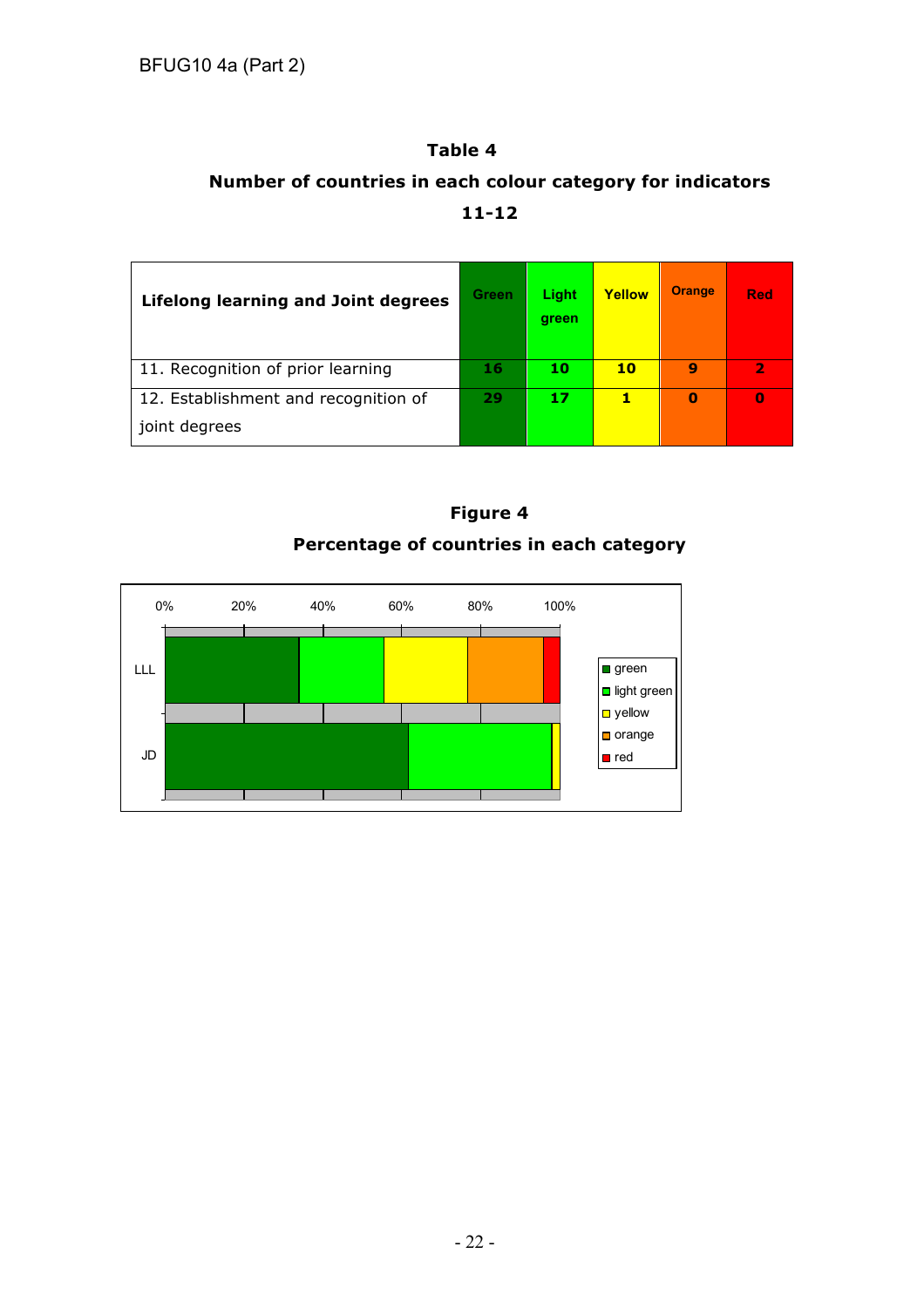| 11. Recognition of prior learning | 10. | - 1 വ |  |
|-----------------------------------|-----|-------|--|
|                                   |     |       |  |

| <b>LIFELONG</b><br><b>LEARNING</b> | 11. Recognition of prior learning                                                                                                                                                                                                                                                                                                                                                                                           |
|------------------------------------|-----------------------------------------------------------------------------------------------------------------------------------------------------------------------------------------------------------------------------------------------------------------------------------------------------------------------------------------------------------------------------------------------------------------------------|
| Green (5)                          | There are procedures/national guidelines or policy for assessment<br>of prior learning as a basis for 1) access to higher education<br>programmes, and 2) allocation of credits towards a qualification<br>and/or exemption from some programme requirements                                                                                                                                                                |
| Light green (4)                    | There are procedures/national guidelines or policy for assessment<br>of prior learning but they are used for only one of the<br>abovementioned purposes                                                                                                                                                                                                                                                                     |
| Yellow (3)                         | Procedures/national guidelines or policy establishing for<br>assessment of prior learning have been agreed or adopted and are<br>awaiting implementation<br><b>OR</b><br>There are no specific procedures/national guidelines or policy for<br>assessment of prior learning, but procedures for recognition of<br>prior learning are demonstrably in operation at some higher<br>education institutions or study programmes |
| Orange (2)                         | Implementation of recognition of prior learning is in a pilot phase at<br>some higher education institutions OR<br>Work at drawing up procedures/national guidelines or policy for<br>recognition of prior learning has started                                                                                                                                                                                             |
| Red(1)                             | No procedures for recognition of prior learning are in place<br><b>EITHER</b> at the national OR at the institutional/programme level.                                                                                                                                                                                                                                                                                      |

This was an entirely new indicator in 2007. The responses on the recognition of prior learning suggested a low level of implementation. There was also no common understanding of *recognition of prior learning*; in many cases it was taken to mean only recognising qualifications achieved in other institutions. Only a minority of countries have achieved high scores. There are very few concrete examples of practice.

*This is an area where there is a need to raise awareness of the issues and provide support for future development. It is also important to link with the development of national frameworks of qualifications. At this stage of progress, it might be too early to apply the indicator approach to stocktaking in this area.*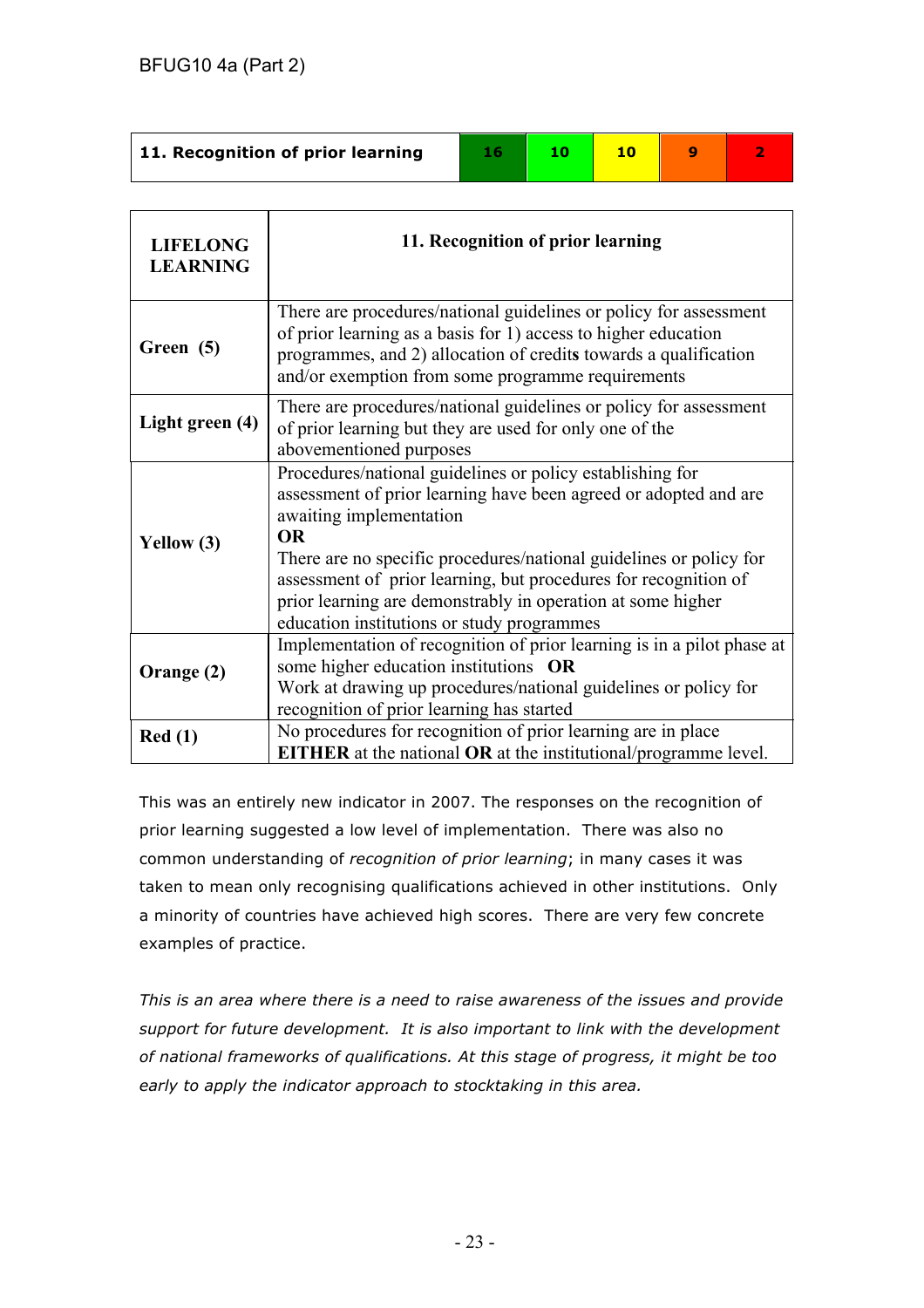| 12. Establishment and recognition |  |  |  |
|-----------------------------------|--|--|--|
| of joint degrees                  |  |  |  |

| <b>JOINT</b><br><b>DEGREES</b> | 11. Establishment and recognition of joint degrees                                                                                                                                                                                                                                                                                                                                                            |
|--------------------------------|---------------------------------------------------------------------------------------------------------------------------------------------------------------------------------------------------------------------------------------------------------------------------------------------------------------------------------------------------------------------------------------------------------------|
| Green (5)                      | Legislation allows and encourages establishing joint programmes and<br>joint degrees. A number of HEIs have already established joint<br>programmes and are awarding nationally recognised degrees jointly<br>with HEIs of other countries at all levels.                                                                                                                                                     |
| <b>Light green</b><br>(4)      | There are no legal or other obstacles to establishing joint programmes<br>and the awarding and recognition of joint degrees or at least double or<br>multiple degrees, but legislation does not specifically refer to joint<br>degrees.<br><b>OR</b><br>Legislation for establishing joint programmes, awarding and<br>recognition of joint degrees has been prepared and agreed, but not yet<br>implemented. |
| Yellow $(3)$                   | There are no legal or other obstacles to establishing joint programmes<br>with HEIs of other countries, but a degree is awarded in only one<br>country after completion of the joint programme.                                                                                                                                                                                                               |
| Orange (2)                     | There are obstacles to establishing joint programmes, awarding or<br>recognizing joint degrees, but legislation or regulations are being<br>drafted.                                                                                                                                                                                                                                                          |
| Red(1)                         | There are no possibilities to establish joint programmes, award and<br>recognize joint degrees under current legislation and there are no<br>plans to change this situation                                                                                                                                                                                                                                   |

This was also a new indicator for 2007. Almost all countries state that legislation either explicitly encourages or at least does not prevent HEIs awarding joint degrees with HEIs from other countries. Quite a number of countries have reviewed and changed their legislation recently in order to allow establishment and recognition of joint degrees. It may be regarded as a good example of how the stocktaking in the Bologna process can have an effect on national policy and practice. However, it is also likely that the development of joint degrees has been stimulated by the Erasmus Mundus programme. There are few concrete examples mentioned however, so this development is very much in its infancy.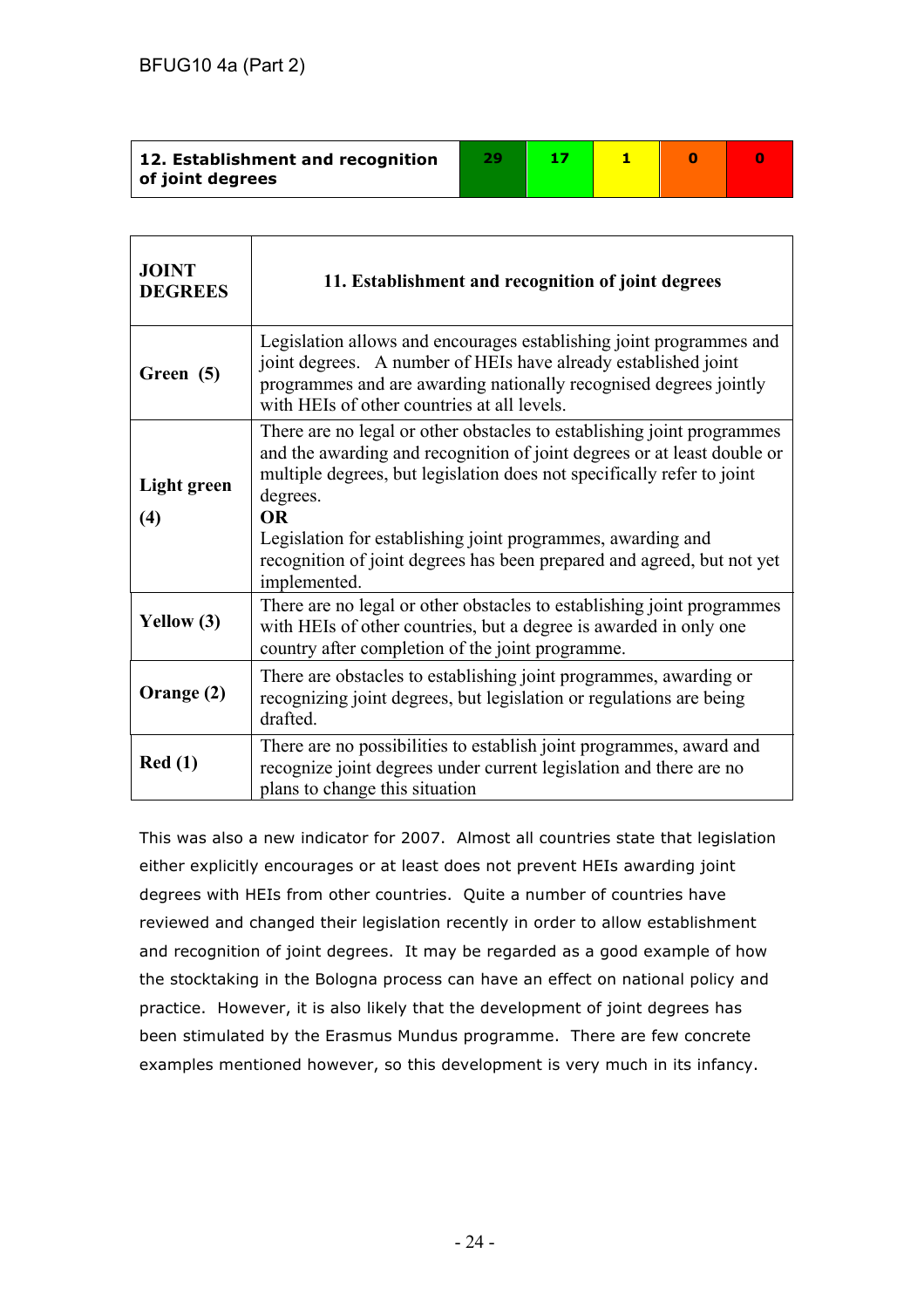# **Chapter 4 Comment on progress in the Bologna process and issues arising**

### *Comment on other themes from National Reports*

### *Benefits of international co-operation*

Sharing of expertise has contributed to building capacity at both institutional and governmental levels and this has led to significant progress across all participating countries

### *Partnership*

Comment on

- § Level of engagement of higher education institutions, staff and students as partners in the implementation of the Bologna Process
- § Co-operation of business and the social partners in reaching the goals of the Bologna Process at national and European levels
- § Contribution of international institutions and organisations to the Bologna Process
- § Support provided for new counties joining the Bologna Process.

### *Other themes for comment/discussion*

- Higher education and research
- Employability of graduates
- Flexible learning paths in higher education
- Linkage of credit, learning outcomes, qualifications frameworks and lifelong learning/social dimension.

### *Future challenges*

Discuss the common trends identified in the national reports.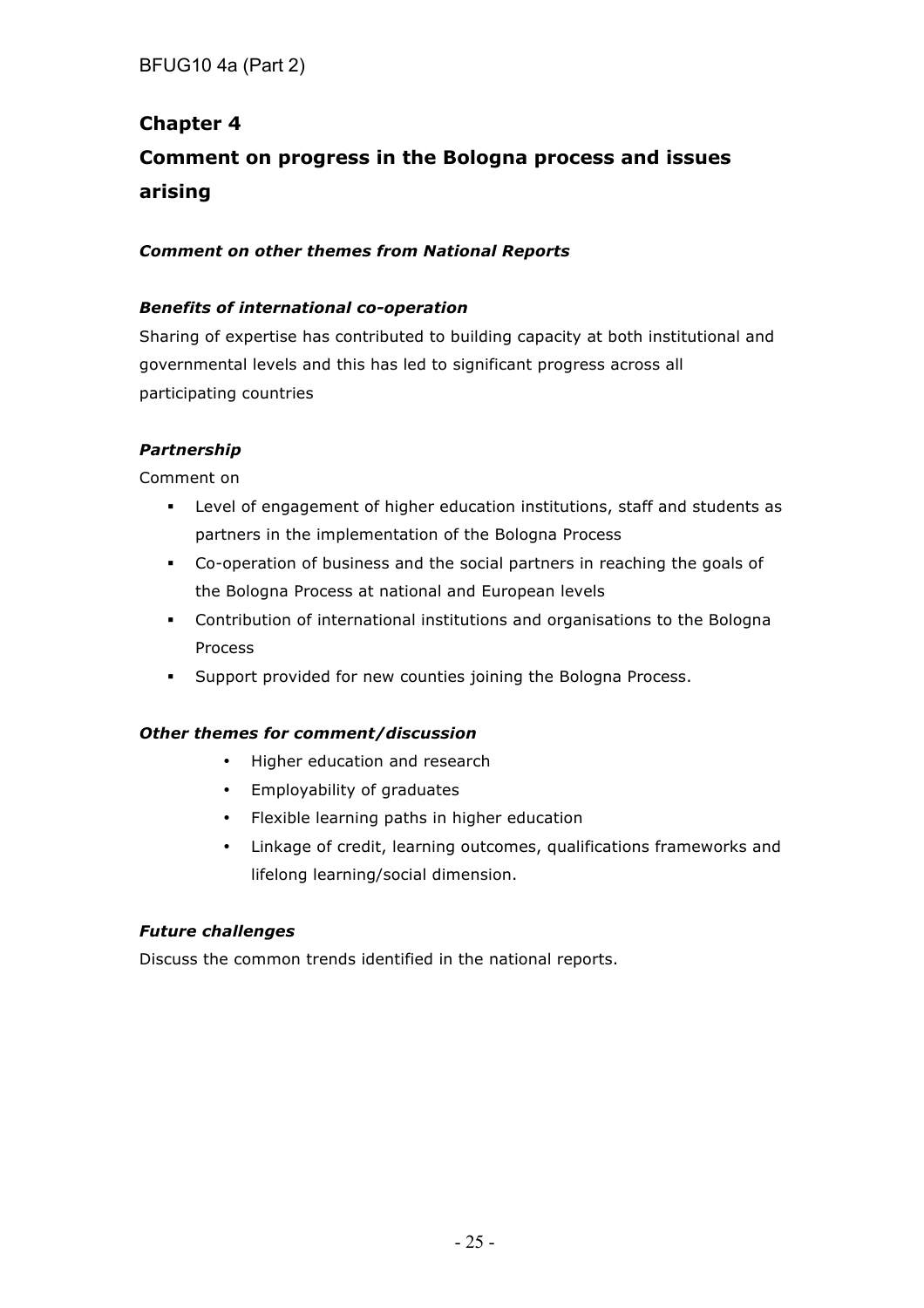## **Chapter 5**

## **Conclusions and recommendations**

This chapter will draw conclusions about the progress towards achieving the 2010 goals. It will make recommendations for the future linked to the analysis in the preceding chapters.

### *Comment on*

- Areas where the most/least progress has been made
- Recommended solutions where there are gaps
- What still needs to be done to achieve 2010 goals
- Suggestions for the next stocktaking and for the next stages of the Bologna process based on the results for 2007 (for example work towards better integration of action lines, do not examine indicators in isolation)
- The challenges for the future, both for the Bologna process and for the participating countries.

The evidence from the 2007 stocktaking suggests that the Bologna Process is moving towards achieving the 2010 goals. However the effectiveness of the process in achieving the higher level goals of the EHEA cannot be assessed by the stocktaking exercise alone. The BFUG may wish to consider this issue in its deliberations about the next phase of the process.